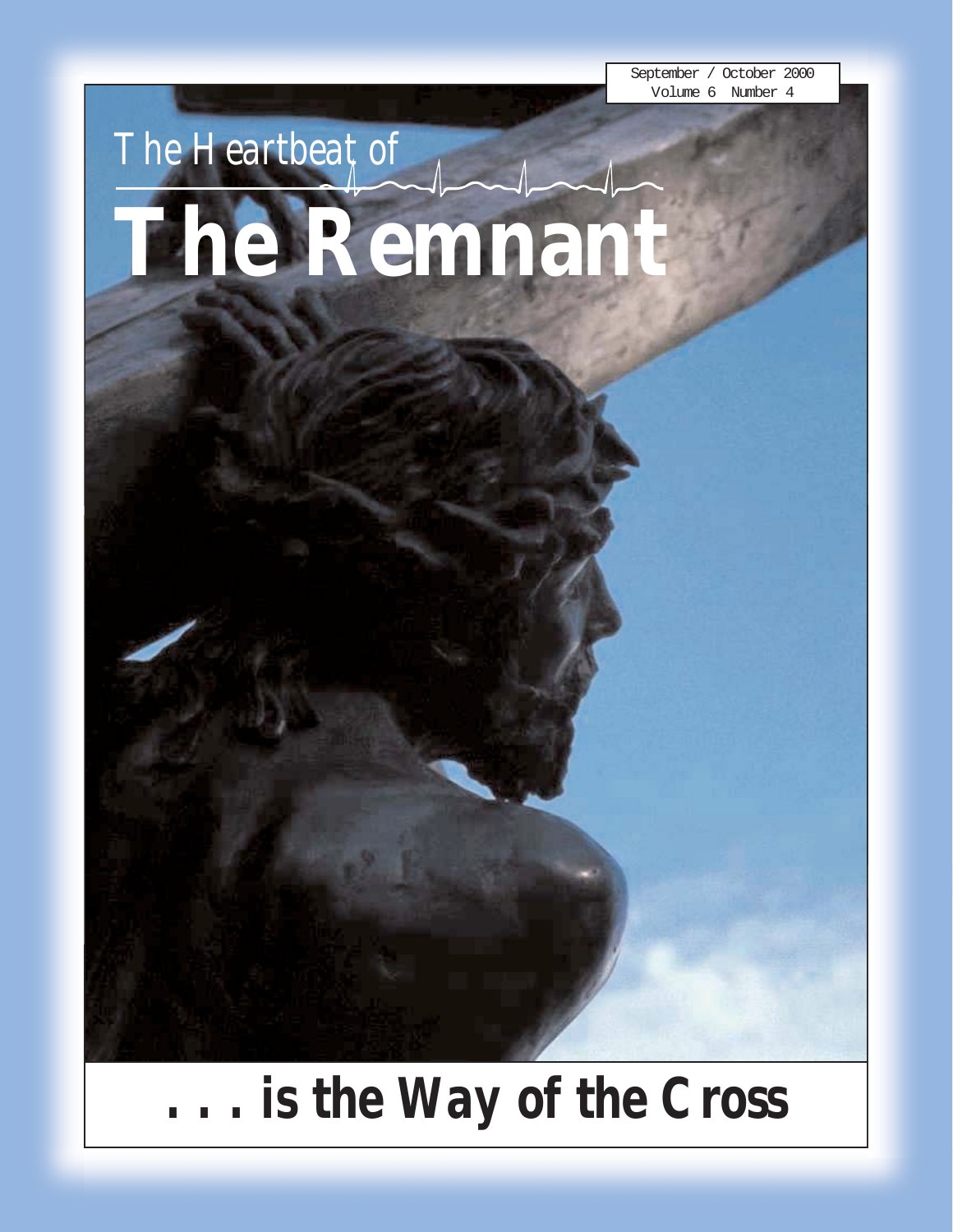| The Heartbeat of                    |  |  |  |
|-------------------------------------|--|--|--|
| <b>The Remnant</b>                  |  |  |  |
|                                     |  |  |  |
|                                     |  |  |  |
| Publisher                           |  |  |  |
| <b>Charity Christian Fellowship</b> |  |  |  |
| 59 S. Groffdale Rd.                 |  |  |  |
| Leola, PA 17540                     |  |  |  |
|                                     |  |  |  |
| Board of Directors                  |  |  |  |
| <b>Mose Stoltzfus</b>               |  |  |  |
| <b>Myron Weaver</b>                 |  |  |  |
|                                     |  |  |  |
| General Editor                      |  |  |  |
| Denny Kenaston                      |  |  |  |
|                                     |  |  |  |
| <b>Editorial Staff</b>              |  |  |  |
| <b>Andrew Weaver</b>                |  |  |  |
| <b>Duane Binkley</b>                |  |  |  |
| Eric Wenger (Layout)                |  |  |  |
|                                     |  |  |  |
|                                     |  |  |  |
| Reprint Policy                      |  |  |  |
|                                     |  |  |  |
| All material in this magazine may   |  |  |  |
| he conied or reprinted in it's      |  |  |  |

copied or reprinted in **entirety** unless we used it by permission or a copyright is indicated. Please include our name and address.

#### Subscription Policy

*The Heartbeat of The Remnant* is published bimonthly by Charity Christian Fellowship. Copyright ©2000 by Charity Christian Fellowship. Subscription is available at no cost upon request. However, there is considerable cost incurred by printing it. It is financially supported by the gifts of God's people as they respond

| 3  | <b>WHERE DOES FAITH</b><br><b>COME FROM?</b><br>- by Keith Daniel -        |
|----|----------------------------------------------------------------------------|
| 6  | <b>HUDSON TAYLOR'S HOME LIFE</b><br>- by Denny Kenaston -                  |
| 11 | <b>SHARPENED WORDS FOR</b><br><b>LITTLE ONES</b>                           |
| 14 | <b>ANDREW MURRAY'S BOOK ON</b><br>"HUMILITY"<br>- by Andrew Weaver -       |
| 16 | THE POWER OF A<br><b>SUBMISSIVE SPIRIT</b><br>- by Tom & Debbie Gregoire - |
| 22 | THE LORD HEALED ME<br>- by Rose Ann Lapp -                                 |
| 24 | <b>DANIEL KAUFFMAN GOES</b><br><b>TO HEAVEN</b>                            |
| 26 | IN THE BEGINNING,<br><b>GOD CREATED THE HOME</b><br>- by Denny Kenaston -  |
|    | A SEASON ALONE WITH GOD<br>- by Denny Kenaston -                           |
| 31 | <b>A THEATER FOR THE WORLD!</b><br>- by Daniel Kenaston -                  |
|    | <b>BLESSED BE THE LORD</b><br>- by Ross Ulrich -                           |
|    |                                                                            |

CONTENTS

to the promptings of His Spirit. We request your prayerful consideration of this need. Send subscriptions or contributions to: The Heartbeat of The Remnant, 59 S. Groffdale Rd., Leola, PA 17540-9533. You can call 1-800-227-7902 or (717) 656-4155.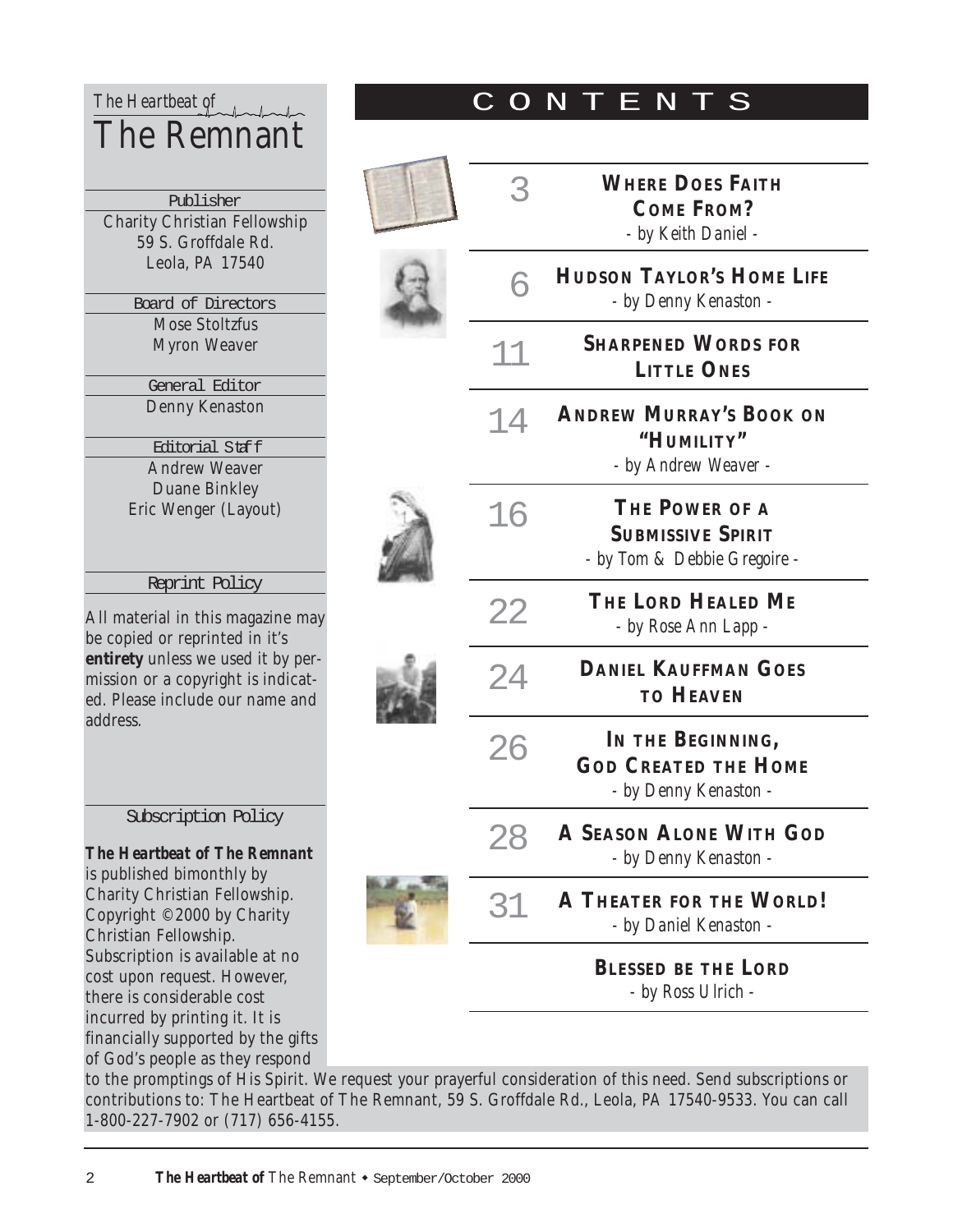There is a<br>
verse in the<br>
Bible, that verse in the I believe has staggered many man, many a woman, and even many a child, and transformed their lives forever. Before we look at this verse, I would like to begin by asking you a question, and I would

like you to give an answer, everyone of you in your hearts right now before we go on. With all the light that you have been given from this book called the Bible, "WHERE DOES FAITH COME FROM?" — "WHERE DOES FAITH COME FROM?" What would you say? D.L.Moody

asked that question. If you want to name on your one hand the five greatest soulwinners the world has ever known in its history, Moody was one of those men. He moved more people to God than any other of God's servants in the history of the church. Moody had no eloquence, he had never attended any theological seminary, and he had no theological training as the great Torrey did who took up Moody's ministry after he died. Moody didn't have a standard six  $(6<sup>th</sup>$  grade education). So without any theological training from any university or seminary, here was a man, that God was about to take up and move the world to Himself, as seldom the world had ever seen or will ever see again. Why, why would God do that? With a man who boasted no eloquence, and no dynamic personality, as the charismatic figures of our world today. What was it about this man, Moody? He became desperate, he became desperate with God and with himself. Do you know why Moody became a desperate

*Where Does*

FAITH *Come From?*

*by Keith Daniel*



man as a young Christian? He became conscious that God was not answering his prayers. Are you desperate about that, sir? God does not answer my prayers. Are you desperate about that if it's true in your life? Moody became desperate. He prayed, he

longed for God to do something so mighty through him. His vision was great, but he became conscious his faith was small. So he began to pray a prayer. "God, my faith is so weak, I have so little faith. God, give me faith, give me more faith." And he cried this out in despair

as he realized no matter how much he longed and believed, nothing was happening in answer to his prayers. What he was longing for God to do through him in this world. He began to despair. He said, "I thought God would answer prayer like lightning from heaven, as an answer to my groan, my cry, for faith that I knew I lacked. I thought I would stand up full of all the faith that I knew I lacked, suddenly I thought that I would have hold of faith." He believed that's how God would give him faith in answer to his cry for faith. But that is not what God did. That isn't how God worked in the great Moody's life. It was a very different way that God would come. You see, one day Moody got on his knees and he did something he had never done before. He came to groan before God the same prayer he had groaned many times before. He was about ready to groan in despair again as he finished another day not seeing any of his prayers answered. He was on his knees about to say the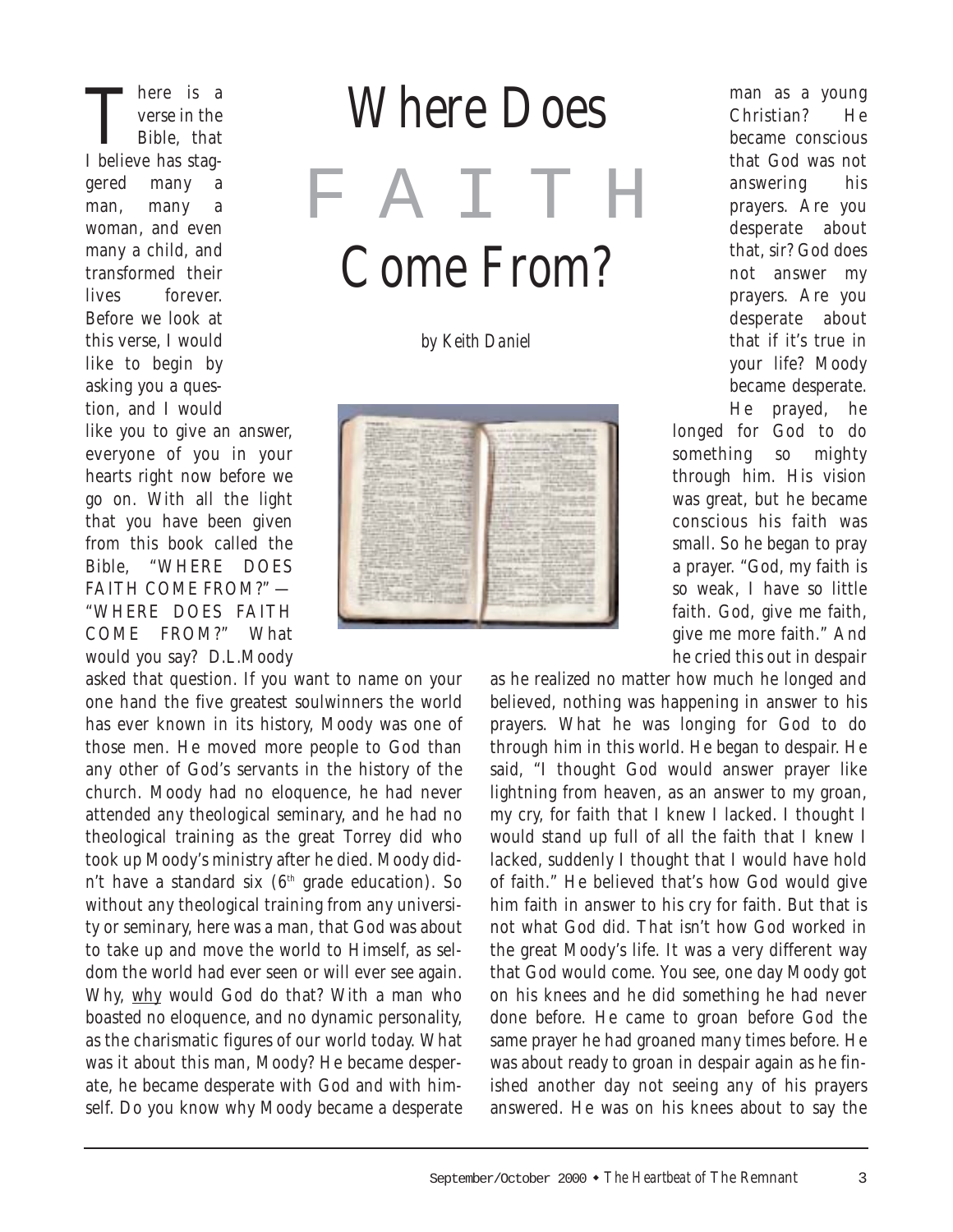same prayer, about to call upon God, which he had done again and again, in despair. But, he did something he had never done before. He opened the Bible, as he got on his knees, he opened the Holy Book, he opened it, he did what Andrew Murray said, the godliest man South Africa ever knew in its history. Andrew Murray said, "Never, never go on your knees to commune with God unless you open the Book." Never allow your communion with God to be a one-sided affair, one way conversation, which is you calling on God. Open the Book! Whenever you open your mouth to cry to God, expect God to speak to you through the Book. "This Book is a miracle", said Andrew Murray. Whether you are a preacher or layman, never open the Book for theology or to gain doctrinal knowledge. Never open the Book without expecting God to speak to you immediately. Though these words were written thousands of years ago, you will find suddenly that God is speaking to you; those verses are to you. You know that in every crisis you face, or guidance that you may need, every time in any moment of life's trials, if you open the Book expecting God to speak to you, you will find the miracle of this Book. You will find the words come alive for you. You will know this is God speaking to me, this is not coincidence, this is God, and you will mark the verses in your Bible. Moody did what Andrew Murray said, for the first time. He said, "I didn't open the Book expecting anything, I just opened it as I got on my knees. I began to cry out to God as I had before with the tears streaming down my face. I cried, 'Oh God, when wilt Thou give me faith? Give me faith, God, my prayers are not being answered, I want to move the world to Christ. Oh God, give me faith.' Then I opened my eyes, and suddenly my eyes fell on this verse, 'Faith cometh by hearing, and hearing by the word of God' (Romans 10:17). I thought to myself, 'Faith comes by the word of God—faith comes by the word of God.'" Moody said, "I never asked God for faith again, for now God had told me where I was to receive it." He said, "I shut my doors on the business of life, all my programs, and all my efforts, and I started to do what I had never done. I started to soak myself in the Bible. I used to read five or

six verses a day, pondering them, but from that moment that I read that verse, I stopped life. I began to read chapters—and chapters—and chapters—and chapters. I began to make it the greatest priority of my life, sometimes spending the whole day in the Book, where God had said the source of faith was." Moody said, "From that time, God has answered my every prayer." "God has answered my every prayer." Oh, what God was about to do through Moody, as suddenly he was doing the one thing God could give faith through. The one thing God longs for more than anything. It's not seven years in a university of books about the Book, and theologies. Here was a man without a standard six, and I don't despise learning; I would be a fool to do that. Here was a man who took up the source of faith. He laid down all his other activities and submitted himself to the discipline of soaking his heart in the Word of God. From that time, God began to move in a most amazing way. Suddenly everyone began to take notice; there is a man in America that God is using in a most unusual way. He was led by God to Scotland. He stood in a pulpit unannounced to the people and looked out at the people and began to cry; he began to cry and he prayed. He didn't close his eyes when he prayed. He lifted up his eyes and prayed, "Oh God, win this nation back to Thyself through me." Does a man dare pray such a prayer, "Here I am, win this whole land back to Thyself through me"? Do you know, God took such note of that man standing there humble, no eloquence, no learning. Here He saw a man looking up to God, broken, humble, and God rent the heavens at that moment. God couldn't say no, I say it so reverently about this perfect God. He couldn't deny this man, his cry. While Moody preached, the people came under intense conviction, and brokeness, and weeping. God swept through that building, and the people were wailing before God. It wasn't limited to the church building, either. They left the meeting and went out into the streets and found the whole town was under conviction. Do you have any idea what God could do in revival when a man prays in such a way that God can trust him? When God knows there is nothing of self in him, and he won't even look at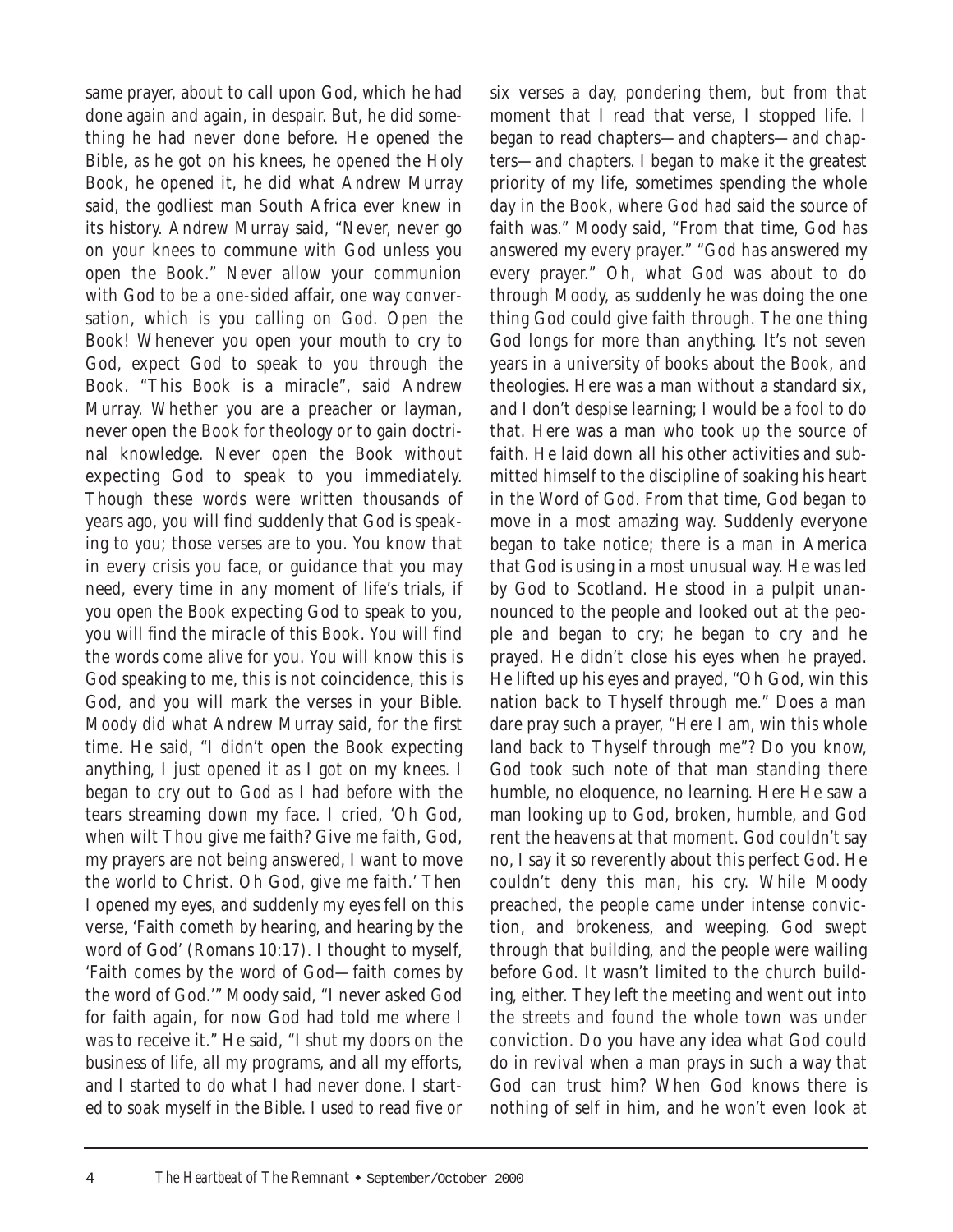the glory, let alone touch it, not even a sideward glance. God knew as He looked at this man, and the faith that was in this man's heart that He couldn't deny him. There were people running out of their homes who hadn't been in the church for years, who were converted. Do you know that in three weeks there was not one soul in that whole town who was not born again? There was not one person in the whole town that was not saved, when one man prayed with faith. This happened over and over in Scotland. Businesses shut down, not for days, but for weeks. Life stood still, as town after town sought God. The whole world was suddenly looking; a nation is seeking God. Oh, that the world would look on like that now.

It takes 15 minutes a day to read through the Bible once in a year. You have to read slowly to do that. In 30 minutes a day you can read it twice a year. I wonder—how many of you read through your Bible once or twice a year. We have time for many other things in this land of America. But, seriously, how many people actually give God 30 minutes each day and read the most powerful, life changing book there is. My father was saved when he was 50 years old. My father lived only 9 years after he was saved. He did more in those nine years for God and my country than most do in a lifetime. Do you know why my father was so loved in South Africa, in nine years of a Christian life? Because he read through this book, the Bible, 68 times in those nine years. When my father prayed, we knew that God was going to answer his prayer. With the exception of one prayer that man heard him pray, every prayer that my father prayed, God answered immediately. Can that be said of you? Do you know, I heard my father praying for me once as he was in his room? I opened my eyes and I stood as he prayed for me, pouring his soul out for me and my life, and I began to weep, I began to shake and tremble as my father prayed for me. Do you know why? Because I knew that this prayer, that he was praying, God was going to answer. Because God answered every prayer I heard my father pray, I wept and trembled as I heard what he was praying for my life. Will your children ever weep as you

pray for them? Never, unless you do what Moody did, unless you do what Daddy did, and take this up as the greatest priority of life. You pray for revival sir; revival will never come unless you become a man of this book, and soak yourself in the book every day. Thousands may pray, but give God a handful of men, yea **one** who makes this the greatest priority of his life, and God can do something. Don't doubt it. I knew a man who read this book over four hundred times. William McFarlen, the holiest man of God I ever knew. When I stood with him the first time I met him, I began to shake, as I realized how holy he was. His face shone with God's holy character. Do you know what this Book can do to you? I want to ask every one of you right now, answer me in your heart. How many times have you read this book through? Think about it, in your lifetime, how many times? Have you even read it through once? You would be surprised, how many Christians haven't even read through the Bible once in their whole life, shame on you. You couldn't give God 15 minutes of your precious time to read three chapters a day, and get through the Bible once in a year. Shame on you. Can a man get away with saying such things in the pulpit in 1999? Shame on you. You name the name of Christ, your nation is going to hell, you go to the prayer meetings, and pray. No wonder your prayers are not answered. Nothing should take more of our free time than the Book. Oh God, turn us back to the Book, turn us back to the Book.

#### **WHAT YOU DO WITH THE OU DO WITH THE BIBLE, WILL DETERMINE BIBLE, WILL DETERMINE WHAT GOD DOES WITH YOU.**

*This article was transcribed from a message by Keith Daniel. For a cassette tape of the message, contact:*

> **Charity Gospel Tape Ministry** 59 S. Groffdale Rd. Leola, PA 17540-9533

1-800-227-7902 • (717) 656-4479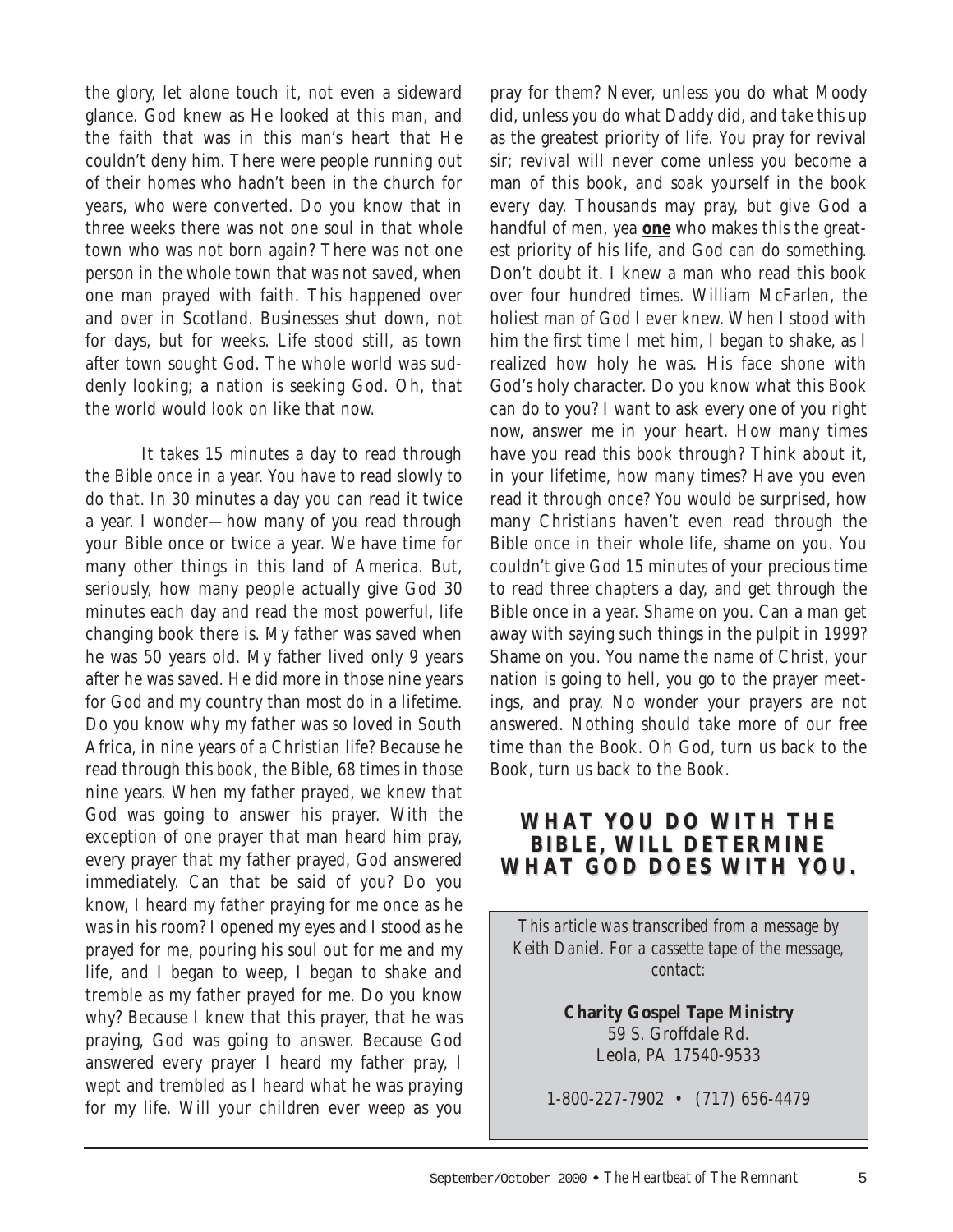## HUDSON TAYLOR S  $H$  o m e L i f Home Histories

*by Denny Kenaston*



pioneering spirit to embark on this holy enterprise. Only a man with a solid Christian foundation under him could accomplish such a venture of faith. How beautiful to see that the all wise God, who is a missionary God, was laying just a foundation through the fervent love and dedication of the generations before him. Oh the joy of looking back and seeing our loving heavenly Father working all things after the counsel of His own will and purposes long before Hudson was born. Three generations of fiery Methodist families preceded him. Truly, Great-grandfather James Taylor laid a many generation foundation in his home. On the day of young James Taylor's wedding he found himself on his knees in the barn under deep conviction as God was pressing his heart with the verse "as for me and my house", "as for me and my house". What an awesome verse to come to the Lord Jesus with on your wedding day. So there he was late for his own wedding service but right on time with

I Judson Taylor was the founder of the China<br>Inland Mission. Only eternity will reveal<br>the influence that this one man had upon<br>China's millions of unreached peoples. In Hudson Inland Mission. Only eternity will reveal L the influence that this one man had upon China's millions of unreached peoples. In Hudson Taylor's day when missions was still a very new idea, it took a deep commitment to Christ, and a his appointment with the God of glory. Much can be said of this man's home but we wish to focus in on the godly influence of Hudson's father and mother. I have not found many examples of a godly home like this one in all my reading of Christian biographies.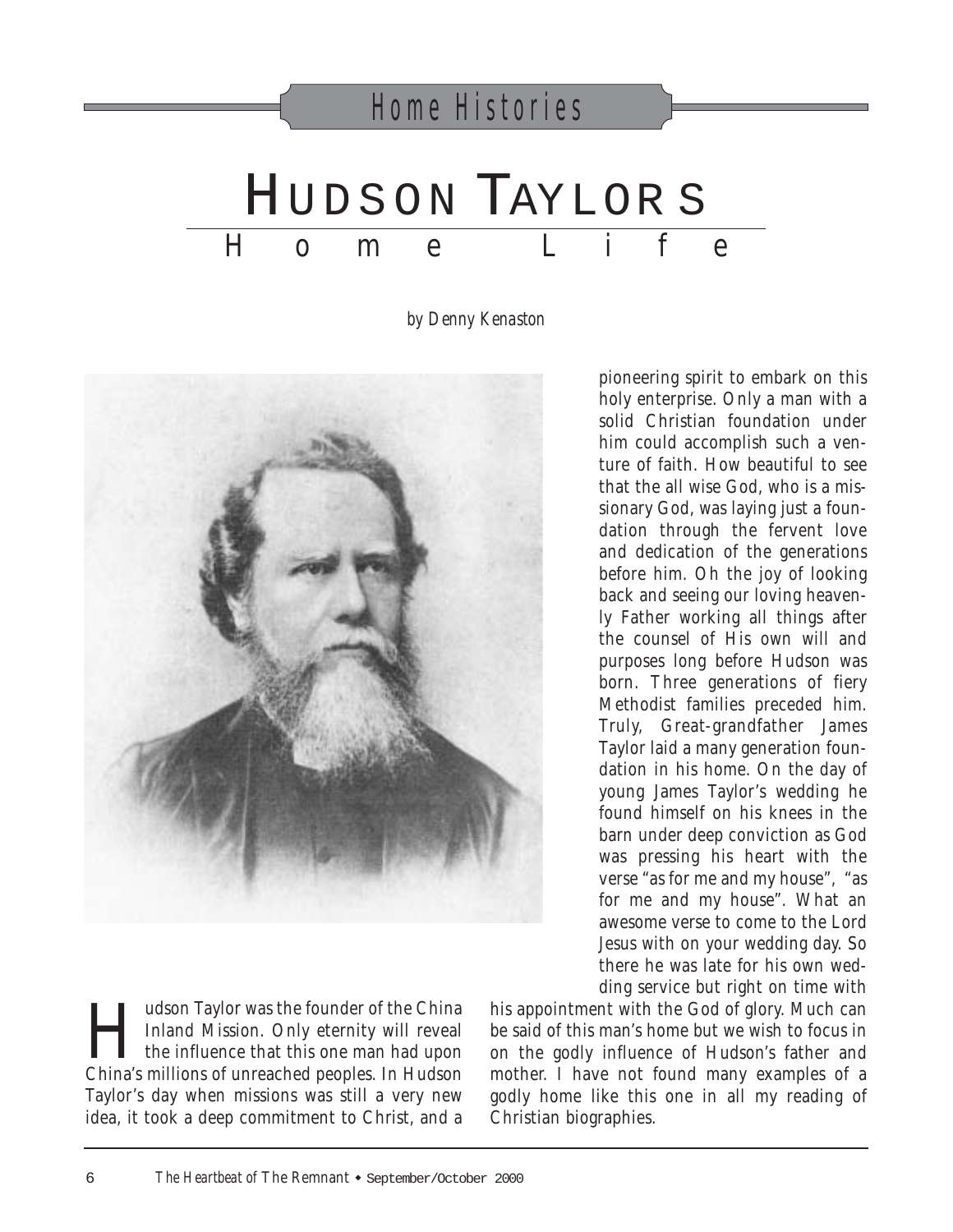James and Amelia Taylor came to the marriage altar with hearts and lives totally given up to God and His purposes from their youth. Their parents on both sides had raised them up in the hot atmosphere of the spreading of early Methodism. James was ordained to the ministry at the age of nineteen and given preaching responsibilities in the local circuit. It was five years before James was able to establish himself in business and take Amelia to be his lovely bride. It seems they had a proper courtship in the old fashioned way. And married with the overwhelming blessing of parents, family and church. Praise God! As the days of their new life together unfolded before them Amelia was found with child. They were so excited at the prospects of an addition to their happy home. With these joyful thoughts on their minds James was led to consider the Old Testament principle of dedicating the firstborn to the Lord. "Sanctify unto me all the firstborn."

After sharing his thoughts with Amelia, they solemnly dropped to their knees and consecrated their firstborn to the Lord who gave him. I'm sure they had no idea what this dedication would mean in the future for them as well as for the child that was yet in the womb.

It was into this holy consecrated atmosphere that James Hudson Taylor was born on May 21, 1832. What an inspiring example this is to all of us who are longing to raise up godly children for the glory of God. The mercy drops of heaven were falling upon him from the start as his parents thirsted for God and His will. His earliest memories of childhood centered around the assembling of the saints week by week in the Chapel on Pinfold Hill.

As I peruse the historical account of Hudson Taylor's home life there is a wealth of insights and examples that we can learn from. I can by no means cover all of them in this article. How thrilled I am to discover all this information recorded and passed on to us from previous generations of godly people. God is no respecter of persons and the promises and principles of Gods Word work for all. We shall try to cover some of them under four categories.

### – His Godly Father –

! His workshop was joined to the house and a large glass window gave him continual access to the main work and family room at all times. From this position he took a very active role in the training and oversight of the children.

 $\bullet$  He was a decided disciplinarian (that is, he believed strongly in spanking the children when it was needed). Young Hudson was a bit frail and sickly in his early years, which presented father and mother with the temptation of holding back the rod out of natural love for their weaker son. However, obedience and self-control must be part of the boy's life. He believed that an undisciplined life was of little use.

• His goals for his children were high. To just make it, to have them be OK, to have children that turn out all right would not do.

! He was a man with a strong sense of duty. What must be done was the thing that took the priority above his personal ease, pleasure, or enjoyment. This was true whether it was his work, the ministry, or his home responsibilities.

 $\blacklozenge$  He filled the lives of his children with manifold character building exercises. Lifelong habits must be secured for each child, for with these comes the power of self-control. "He that ruleth over his own spirit is better than he that taketh a city".

! He conducted Family worship twice daily, after breakfast and after tea. All members of the family were present. Scripture was read and explained in a way that could be understood by the young ones with applications. The Old and New Testaments were used, and the date was recorded in the family Bible at the end of each session. More time was given to these activities on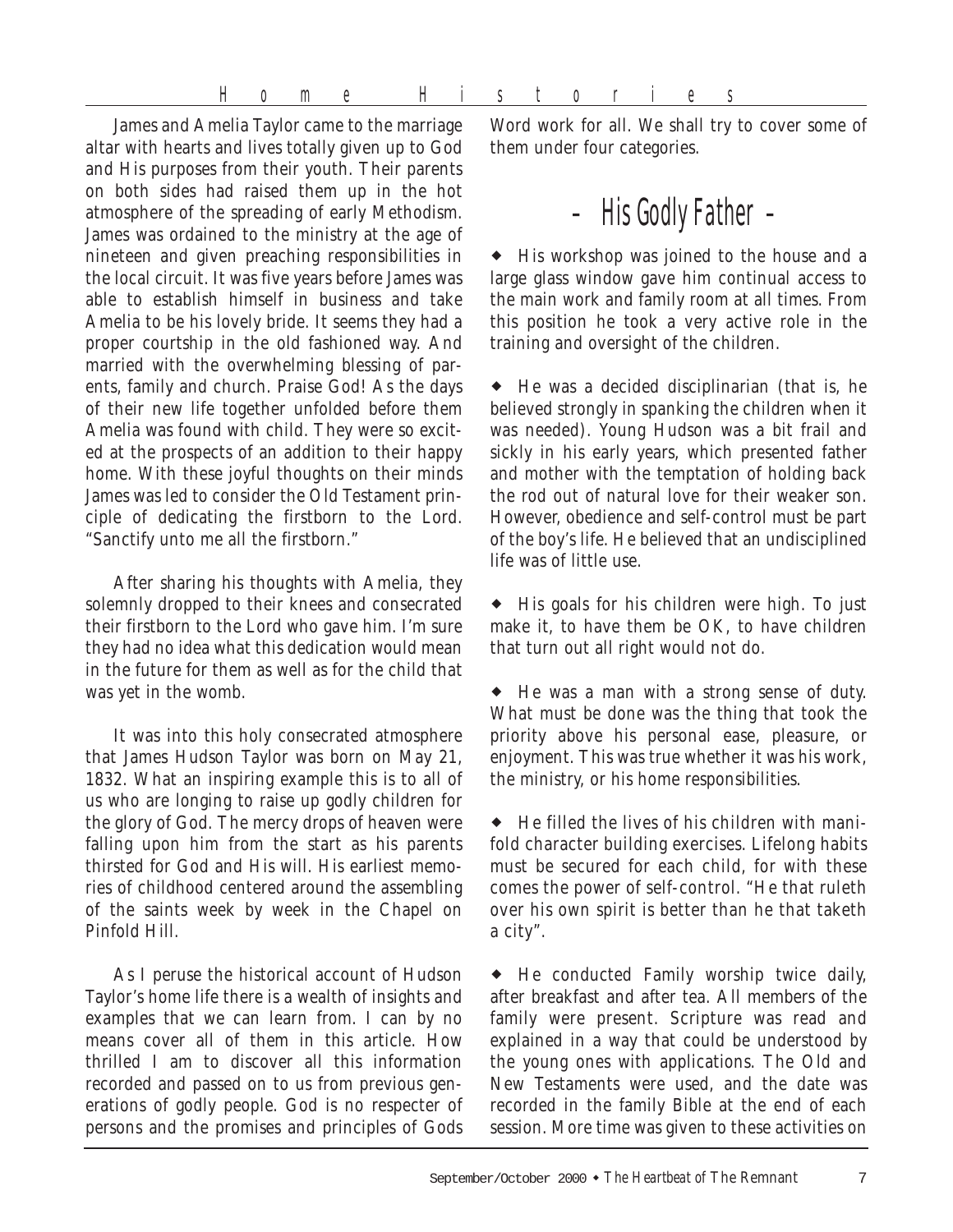Home Histories

Sunday. Sunday school was good for those who needed it, but no one else would have the privilege of teaching his children the things of God.

! From an early age he taught the children to pray and would search for opportunities to draw near to God in the middle of the day. He would often take the children upstairs for a season of prayer for them. They would kneel down together; he stretching out his arms around them would pour out his soul in prayer for them in tones that they never forgot. It was his daily burdened prayers for China, that inspired Hudson at age five to say with much determination, "I'll go to China."

### – His Godly Mother –

! Amelia was from her youth known for her industrious nature. At age 15 she was called upon to leave her formal education behind and help in the support of the family. This proved to be God's providential oversight as she was employed as a home-school teacher of three students for several years. What beautiful training for her own home school in the years to come.

! Thoughtfulness for others characterized her life from her youth, as well as sincerity (a life without pretence). These two made her beloved in the sight of many.

• Though she was attractive, talented, and intelligent, her selflessness caused her to shrink from the place of prominence; she rather desired others to be admired. These qualities shined greatest in the home she kept for her busy husband and growing family. Reverence and submission graced her marriage and blessed her children all through those developing years.

• Mother's gentle discipline brought stability and happiness to the children. She was reasonable and consistent in all her dealings with the direction and correction of the children, and what she said she meant.

 $\bullet$  Because the finances were tight at times, the Taylor's were not able to afford servants. One maiden helped with household duties, which put much of the care of the family upon father and mother. It doesn't seem to me that this was done on purpose, but yet it was a great blessing to Hudson. His parents were his close companions and he was ever under their watchful loving management. Mother worked with him, taught him, cared for him, and was the sun and center of his life.

• She had a unique ability to incorporate several sub-commands into one command so that when she said it's time for dinner, this meant, wash your hands, put on a clean shirt, tidy your hair, and be in your place at the table before Papa sits down. All this happened at only a mere suggestion without any repeated pleas.

• She was known for and kept a very orderly household. A place for everything and everything in its place. Young Hudson grew up in an atmosphere of holy order. The toys must be put away before the next activity is begun. The room must be neat and tidy as you leave it in the morning. Mother's example in these principles gave weight to her continual guidance in these things. Only by her diligent spirit was she able to keep the house in such good order. Her days and evenings were filled with labors of the domestic sort. She was truly a Proverbs 31 wife and mother, and the young missionary soldier in training benefited greatly by all of her character.

• One historical note of interest that I discovered in my studies of her life and in early Methodism was that she wore a covering at all times from the time of her marriage. How quickly we lose biblical principles in two generations. May the Lord keep us alert in this our generation.



! The smile that lighted his Grandfather's face on Sunday morning after church. Hudson was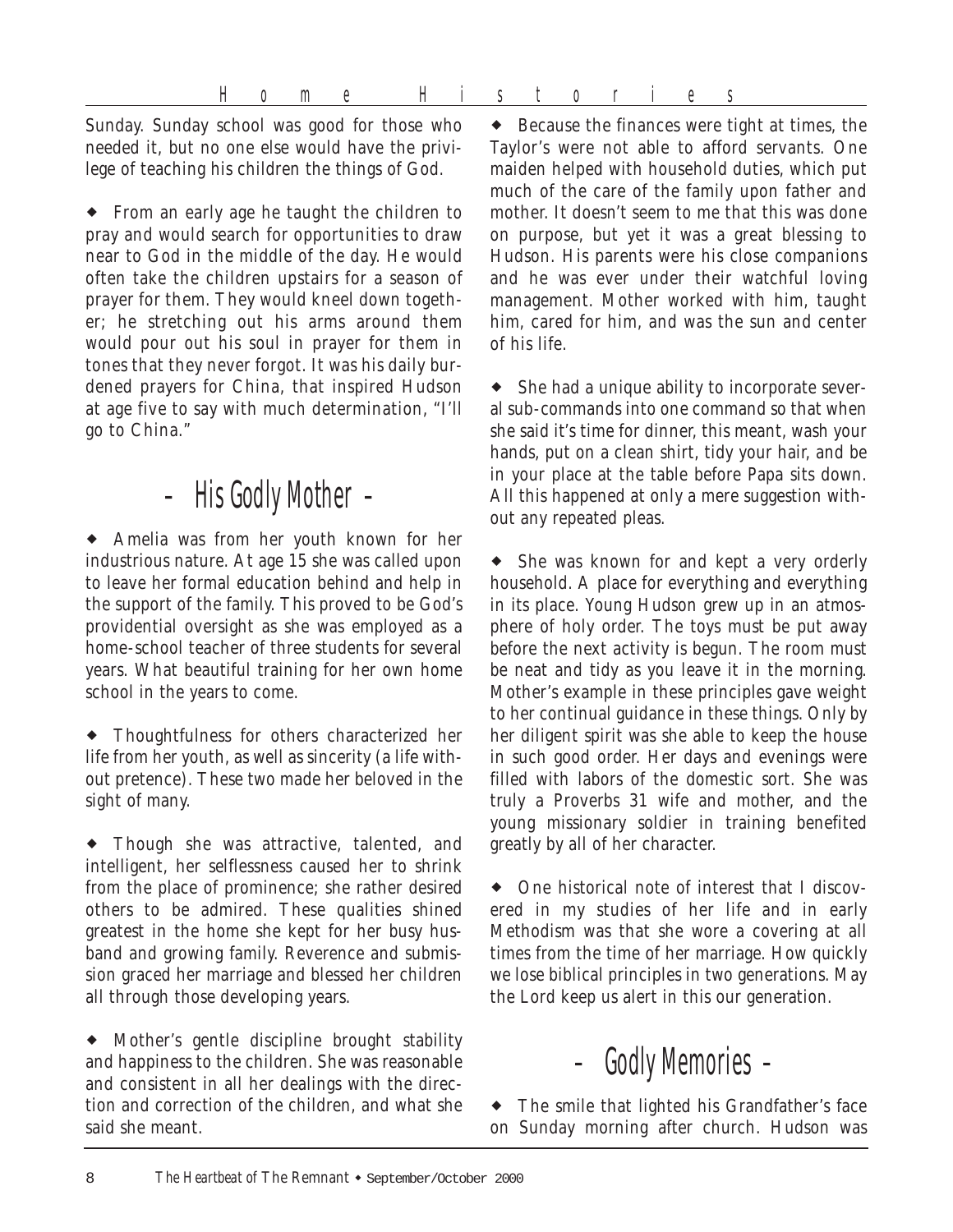Home Histories

greatly influenced by his grandfather John Taylor. If he was a good boy during the service, being handed back after the service to grandpa who sat in the pew behind him was his reward. There he received a blessing and many words of affirmation from an old man whom he loved dearly.

• Learning the Hebrew alphabet while he sat on his father's knee. This is quite a different activity than those of modern days.

! He recalled his first attempt at creative writing at the age of four. It was a story of an old man who had lived out his days in selfishness and was not ready to die. He only wrote one chapter, but we can see the seriousness of his little mind.

! The darkened condition of the heathen in distant lands was impressed upon his memory at the age of four or five. " When I become a man, I mean to become a missionary and go to China". Oh, such sacred words to flow from the mouth of a babe. And God was watching and listening.

• The death of his brother was imprinted upon his memory and was used to keep a sober edge in his life.

! He loved nature and grew up with many memories of exploring all the many fascinating aspects of God's creation. His father provided a magazine of Natural History, which came month by month to the house. This stimulated his desire for further learning.

 $\bullet$  The calendar on the wall with red letters on it. Here mother marked the days of special interest to the family. An outing, a visit to friends, a walk in the park, etc. Many were the marks on the calendar during the early years of his life.

! Long Saturday afternoon walks with his dear father. These walks and talks greatly increased the companionship between father and son. Dad Taylor would tell them many things of interest about the butterflies, the flowers, and the birds.

! Sunday was a special day far above all the rest. In addition to the lively earnest experiences of church life, it was also the day that mother gave herself with no distractions to her precious family. As the scripture teaches, the work was set aside, and relationships, both vertical and horizontal, were pursued. Amelia knew how to make the day different and delightful. The nicest toys, the picture books, her best dress, and a cozy fire in the drawing room where the piano was were all saved for Sunday. Hymn-singing around the piano with mother, deep talks from the Bible and Pilgrims Progress, and a basket of fruit all worked together to sanctify the Lord's Day, and make it a day to look forward to each week. Oh the wisdom that is hidden in the account of this precious childhood memory of a choice servant of God.

! Hudson had many sober memories of sitting in the evening time and listening to his father and other godly men discuss theology, the issues of the day, and missions. Also, many were the times when Hudson would accompany his father on a preaching mission somewhere in his circuit. At the end of the meeting an altar call was given and many would come to cry out in earnest for help from above. Hudson would find himself there on his face with the others praying for a breakthrough, imagine the impressions on his developing life when victory came, and the saints began to sing.

### – Godly Character –

! On many a Sunday evening the Taylor children were allowed to conduct "a meeting", in the little sitting room behind the shop. Father's chair was the pulpit and the boys took their turns at preaching with sobriety God's holy Word. Just simple play? Hardly, for play is in essence practice for future living.

! James Taylor was a man known by all in his community to be faithful and honest with unrighteous mammon. This was passed on to the children in many ways. A penny must be earned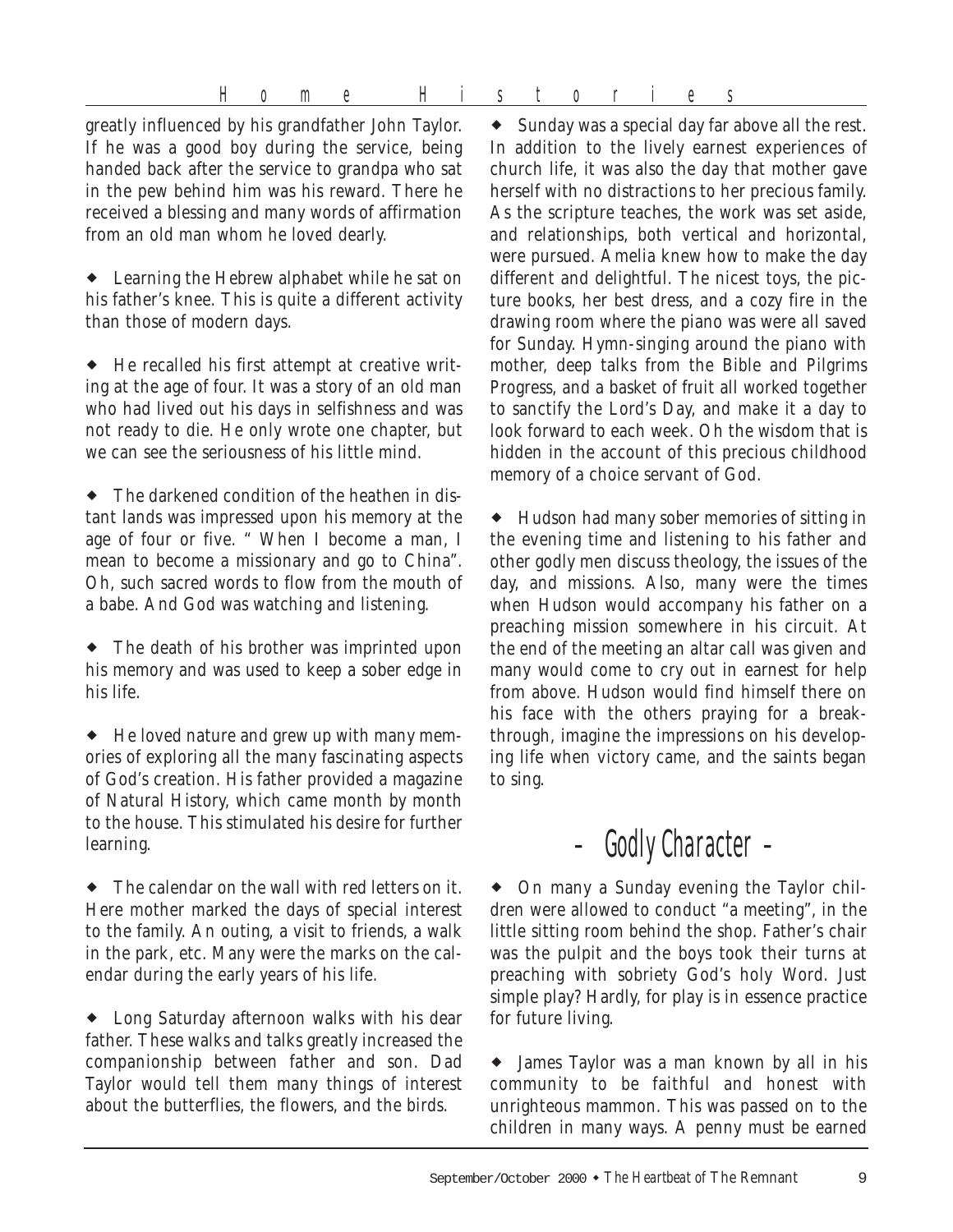by honest labor and when eleven pennies were earned, father would give the twelfth to make a shilling. Saving, giving, and careful spending were instilled in them at an early age. Oh, the marvel of watching God train his servant who will some day handle large amounts of money as well as large deposits of the true riches of the kingdom.

! When the children were yet very young, mother came up with "the game of still". In this exercise the child must sit perfectly quiet for ten minutes or longer and the reward would be a penny. I'm sure we all know that their mother had other motives and rewards in mind for her creative design of the game of still.

! Father instilled the importance of punctuality by teaching and example. No one was allowed to be late for meals or any other engagement. Mother called the children at seven every morning and without bells of warning they were expected to be at the table at eight. Father would often say, "If you keep five people waiting one minute, do you not see that five minutes are lost".

! As I studied over Hudson's home-life I could see clearly that eating habits were monitored and guided in each child's life. Simple foods were the norm, and special foods were enjoyed occasionally. Sugar and jellies were allowed in moderation. The overall goal was to secure for each child the power of self-control.

! "See if you can do without it", were words often heard at the table when some desert was on the table. No one was forced to obey, but each was rewarded for saying, "No, thank-you, I don't care for any."

! James Taylor, being a spiritual man, never ceased to encourage the children to maintain the life of the soul by prayer and Bible study. He arranged for everyone in the house to have at least half an hour daily, alone with God. Even the little ones were involved in this activity. Before breakfast in the morning and again in the evening each child would go up to its room for reading and prayer.

This concludes the article for Home Histories for the September/October issue of *The Remnant*; however, I feel some reflective thoughts and applications are in order. I have been deeply inspired and challenged in the preparations of this essay. These gleanings were drawn from the first four chapters of the book *Hudson Taylor, The Growth of a Soul*. The publisher is Overseas Missionary Fellowship, 1989. These fifty pages have a wealth of instruction and inspiration, which our space does not allow us to print. I have spent many hours of meditation in these four chapters. Truly, truly, Hudson Taylor grew up in a godly home with parents who raised him on purpose for God and His glory. When we look at this history from the perspective of man's responsibility, his parents followed the teachings of scripture on child training, and they received the fruit of their obedient labors; a godly seed that was mighty on the earth. I have never read anything that so affirms the principles of the Godly Home as this does. I don't know how this example sets with you, but as for me, I am convinced again, that God is no respecter of persons. Any father or mother who will set their heart, by God's empowering grace, to train their children after this manner will also be rewarded with like precious fruit. God help us to change our priorities, as we rear children for the service of our great King and Savior, the Lord Jesus Christ.

– – –

❏

The 2 volume set on the life of Hudson Taylor, *The Growth of a Soul* and *The Growth of a Work of God*, are availble from:

> **OMF** 10 W. Dry Creek Cir. Littleton, CO 80120

> > *or in Canada:*

OMF 5759 Coopers Ave. Mississauga, ON L4Z 1R9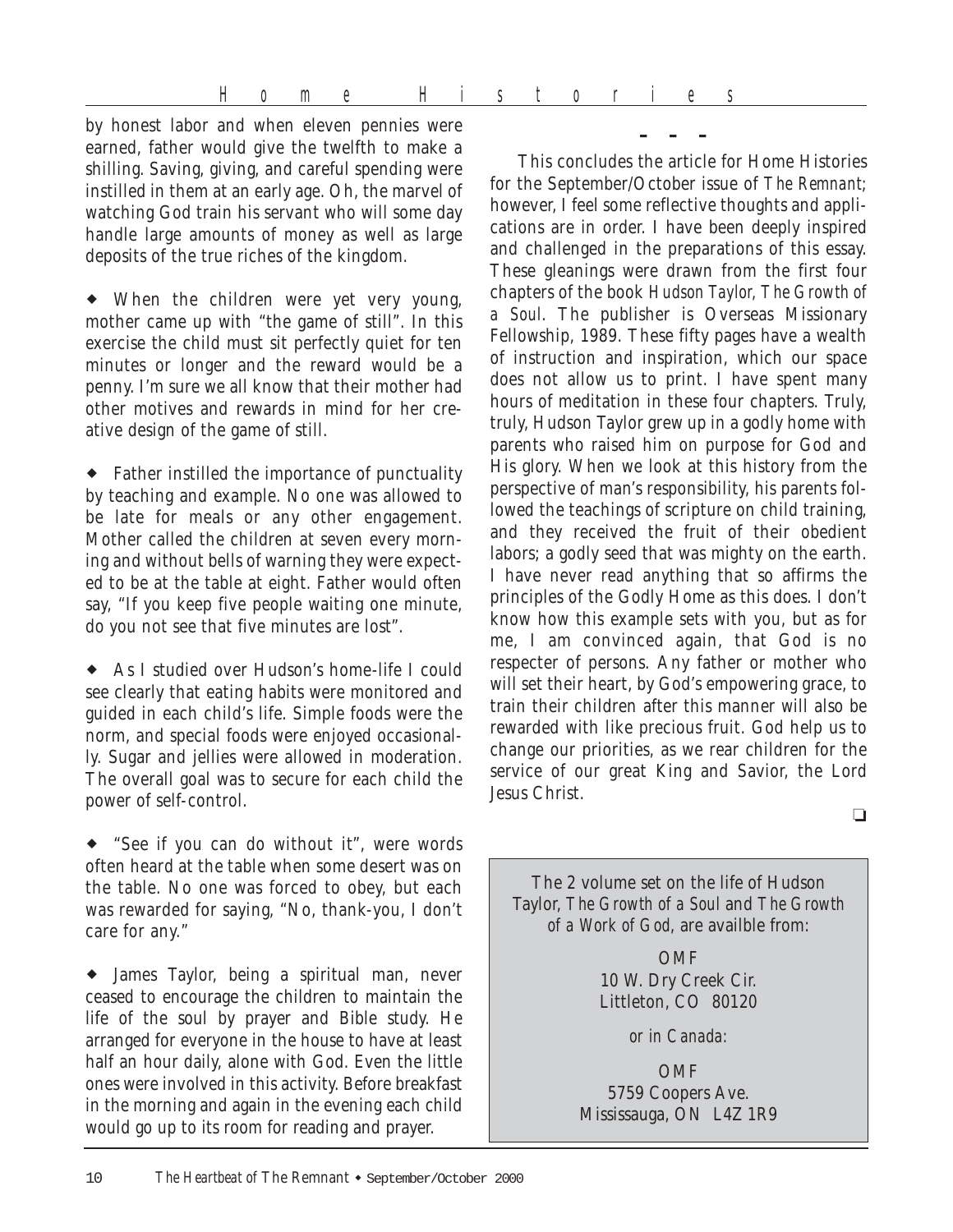## Sharpened Words for Little Ones

Welcome to a new section in *The*<br>Remnant magazine. These articles<br>are meant to be on the helpful side, *Remnant* magazine. These articles are meant to be on the helpful side, yet also challenging. We all know that it is our responsibility as fathers and mothers to teach our children the Word of God. The title is derived from Deut. 6 where God said to Israel, "and these words shall be in thine heart, and thou shalt teach them diligently to thy children". The picture and meaning in the Hebrew is to take Gods Word and sharpen it so it will go into the child's heart easily and be understood. We want to help each other do just that. Each issue of *The Remnant* will have a few helpful ideas, that we have gleaned from you, from our own family devotions, and anywhere else we can find them. We welcome any ideas that you have gained in your preparations for the family. Write to us, we would love to hear from you. We have laid out this page and dotted a line so you fathers can cut this page out and use it.

*The editors*

#### *Happy teaching!*

#### Pleasant Words

Pro. 16:24 says "Pleasant words are as an honeycomb, sweet to the soul and health to the bones". You need two elements to illustrate this scripture. Bring honey and salt to your family time and let each one taste both of them. I suggest you start with the honey, then go to the salt.

Give them enough salt to make an impression. Then turn to the verse in Proverbs to read and explain what God is saying. Give examples of pleasant words like a kind good morning, or words of gratitude after a meal. There are so many ways you can go with this, such as good communication manners, the right words for a visitor at church or at home. The important thing here is to have a few practical pleasant words for them so they will understand what you mean.

If you have lots of thoughts on this you can skip the salt altogether. However, many do not, therefore it is good to go to the salt and illustrate the lesson from the negative side. Then when you are all done, finish up with a little more honey and let them taste the honey again before you go to prayer. Have them pray about the meditation in a personal way before you go on to other family prayers.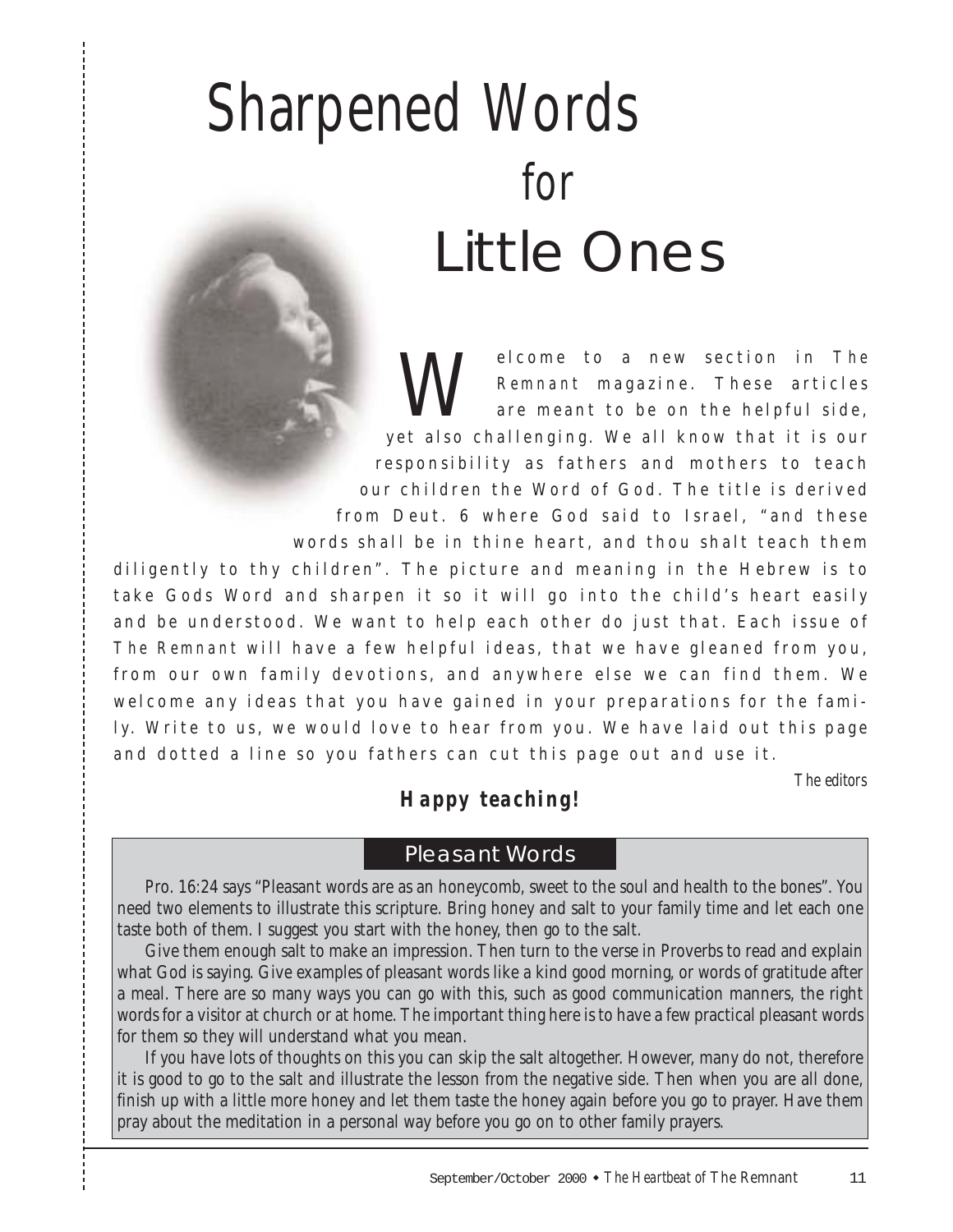#### **Diligence**

A lesson on diligence. I have discovered through my study of my own children, as well as in the operation of a manufacturing business, that the difference between a person who is diligent and one who is not is double. If we stop and think about it, I'm sure all would agree. As you establish this fact in your mind, consider the lifelong affects upon a child who learns to be diligent and the one who doesn't. The one, who is encouraged to develop this virtue while young, will get twice as much done in their life. This is no small oversight if we miss it with our children. You can teach this to your family very easily. Find one of the many verses in Proverbs on diligence and read it. Following a brief explanation of the verse, show them how much more can be done with a diligent spirit than without. You and your wife, or one of the older children can do this in a number of ways. Try putting ten dishes in each side of the sink. Let your wife be the diligent one since she will naturally do the job faster than you will, because you don't have much practice at this job, right. The children will cheer for mom and have a lot of fun. Then sit back down and teach the lesson emphasizing how much more they will be able to accomplish in every area of life.

#### Hurtful Words

The hurtful nature of a sharp tongue. After you have sung a few songs and the family is looking your way for some holy thoughts for the day, get up and go into the kitchen. Dig around in the drawer for a while so they can wonder what you are doing, and then come back with a large butcher knife in your hand. You will definitely have everyone's attention. Turn to the book of Proverbs and read chapter 12 verse 18, "There is that speaketh like the piercings of a sword." Explain the power of the tongue and how hurtful some words are, like stabbing someone with a knife.

I wouldn't lay a child out on the floor to act it out on this one, but would simply stab into the air over and over as I illustrated how this can happen. Make it very practical, and remind them of what they say to their brothers and sisters when no one is listening.

#### Wisdom

To motivate the children to seek wisdom. Start your time of meditation with a question to the children. Questions are very effective tools to stimulate interest. Jesus used them often. The minds of the children have to focus in and think to answer your question. Ask them what they would do if they were given the freedom to choose anything they want. What would you choose? Tell the story of King Solomon. Explain to them the awesome opportunity that God gave to him, and how he responded. Then describe how God gave him his request and made him the wisest man on earth in his day. Again, ask them what they would have chosen. At this point, turn to Proverbs 4:1-7 and read the account that Solomon gave of his father David teaching him and motivating him as a small boy to desire wisdom. Solomon opened his heart to pursue wisdom when his was young. Therefore, when he was given a chance to have anything, he chose the right things.

#### Honor

To motivate the children to seek wisdom. Select one of your children to use as an example to honor. Start out at breakfast time and give a special seat, and maybe something special to eat. As you move into your devotional time give them another exalted place to sit.

Follow this with some kind of crown and a wreath around their neck and finish the display of honor with a robe and words of special recognition. You will probably need to let the child know that you plan to do this but don't tell him why. By the time you are finished you will have a ready listening audience. Use the scriptures in Proverbs 4:7-10 and show them that God will do this with them if they will seek after wisdom in their youth.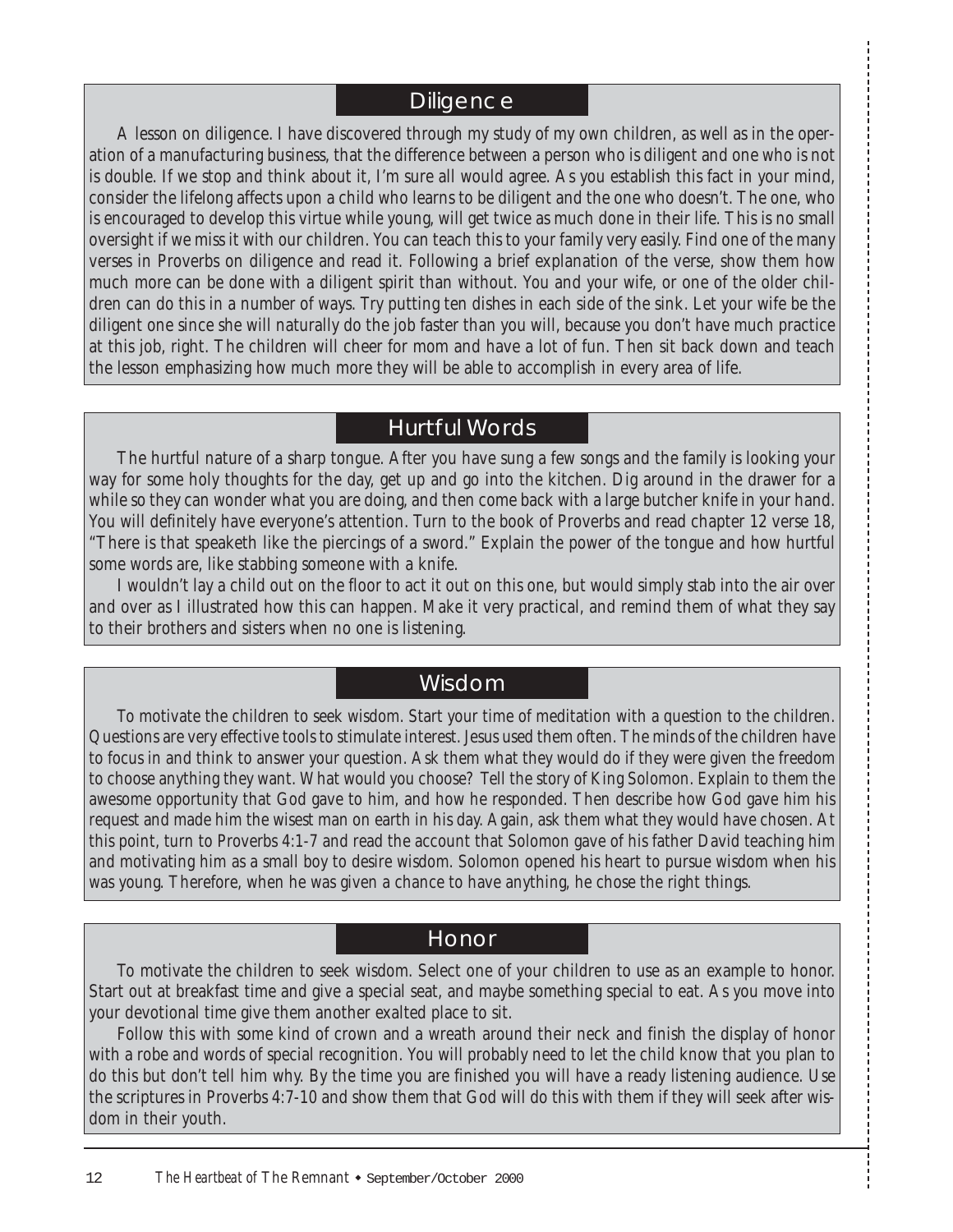# From the Editor's Desk

Welcome to *The Remnant* with a new heart. It has been a<br>we year two months that looked like a long time where<br>we started. As I said in my little introduction, I don't<br>know what I am deing and I had no idea haw long it tak very busy two months that looked like a long time when we started. As I said in my little introduction, I don't know what I am doing, and I had no idea how long it takes to put one of these magazines together. It has been a challenging and enjoyable two months, and I have been thoroughly inspired by the new task. We have added two brothers to the editorial staff, who have consented to join me as we learn what producing a magazine is all about. These two men are Andrew Weaver from Bedford, PA, and Duane Binkley from the congregation here at Charity Christian Fellowship. Eric Wenger, also from the congregation here, has agreed to spend the many hours involved in the layout of the magazine, so we are beginning to see some semblance of order.

Let me say a bit about the content of the magazine. I know as I write these words that we still have a long way to go. Our guiding principle throughout this publication has been, let every article, every thought, and every picture be effective. Everything must say something that inspires, challenges, and changes lives. We have endeavored to do this, but we are still learning. Our desire is that as you look through *The Remnant* and read in it, you will be caused to stop for a few moments and ponder what you have read, and then move on to other parts of the whole. May I encourage you to slow down and read reflectively. We have designed it to be read in this way. Even the pictures have been selected with much care, as a picture is worth a thousand words. We would love to hear from you. If you know of someone who would appreciate this kind of material, please send us their name and address or just pass this on when you are finished reading it. Just a reminder to all, *The Remnant* magazine is a faith endeavor. We are thankful for all who help in this ministry of the printed page.

*--The Editor*

### *Keith Daniel's Itinerary*

*Keith Daniel, from South Africa, will be sharing at the following churches, Lord willing. Mark your calendars and call the contact person if you would like more information.*

> October 13-15 Immanuel Missionary Church *Colorado Springs, CO* **Contact:** Derald Hunt (719) 266-5862

October 16-22 Hope Christian Fellowship Youth Bible School *Loveland, CO* **Contact:** Phil Lapp (970) 613-1527

October 24-26 Calvary Christian Fellowship *Dalton, OH* **Contact:** Phil Neuenschwander (330) 857-6786

October 27-29 Gospel Light Christian Fellowship *Richland Center, WI* **Contact:** Darwin Hostetler (608) 647-4299

November 2-5 Be Fruitful and Multiply Ministry *Palestine, TX* **Contact:** Administrative Office (903) 723-2448

November 7-9 Maranatha Baptist Church *La Russell, MO* **Contact:** Don Courville (417) 246-5408

November 10-12 Old Paths Bible Church *Rochester, NY* **Contact:** Joe Cammilleri (716) 964-9351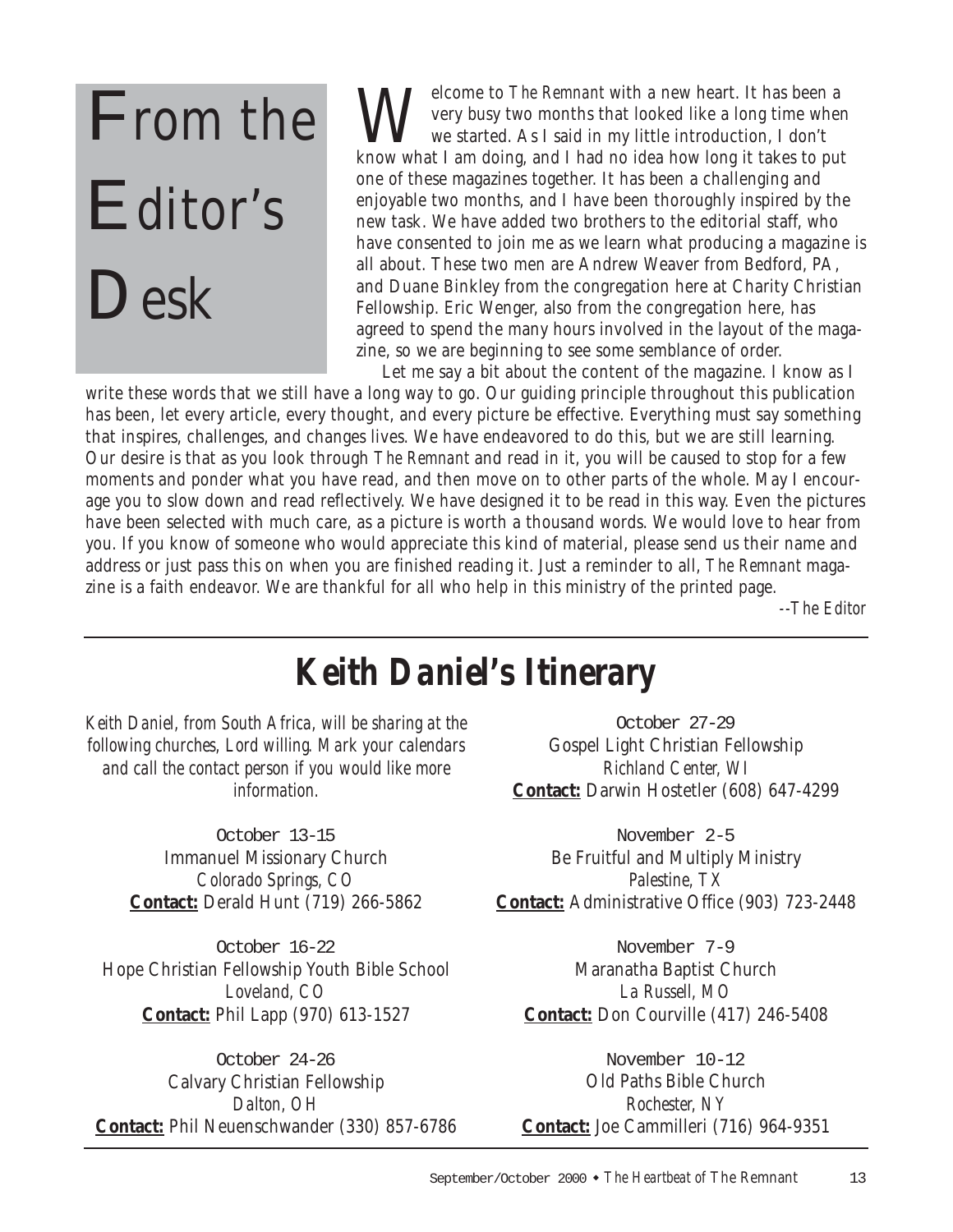## *Andrew Murray's Book on*

## Humility

*by Andrew Weaver*

ccasionally God chooses to supernat-<br>urally bless the writings of a godly<br>author, and his/her books challenge urally bless the writings of a godly author, and his/her books challenge Christians and change their lives for many years after the writer's death. *Humility,* by Andrew Murray, is one of those rare books where every chapter and line inspire a witness of truth in the reader's heart. This godly man's insights into the beautiful subject of humility truly have the potential to change your life.

If you have accepted the mistaken idea that there is something unpleasant about humility, or that it is just a difficult Christian duty, this book is for you. If you have been led to believe that humility is nothing more than shame for your sin, this book will open your eyes to its true beauty. And if you have had a glimpse of that beautiful humility as God sees it, and are longing to see it manifested in your life, I believe this book will fulfill your longing by pointing you to the Source of all humility. Following are some excerpts (in italics) that I hope will inspire you to read it for yourself and allow it to change your life.

*Humility, the place of entire dependence on God…is the first duty and the highest virtue of* *man. It is the root of every virtue. And so pride, or the loss of this humility, is the root of every sin and evil. It is our pride that made redemption needful. It is from our pride that we need, above everything, to be redeemed. Let us, from the beginning, admit that there is nothing so natural to man, nothing so insidious and hidden from our sight, nothing so difficult and dangerous, as pride.*

As Mr. Murray clearly shows in the opening chapters, our insight into the need for humility and our desire for it are directly related to how clearly we see the hellish nature of the pride that has controlled our being. We may despair when we see the terrible spiritual power behind this hideous poison of pride. Rather than despairing, though, we must look beyond our own inadequate strength to the meek Lamb of God, Who offers to make us partakers of His divine nature of perfect humility.

It is not sin nor its shame that truly humbles us, but a vision of God's perfect majesty and holiness. We tend to equate humility with repentance and contrition, but true humility needs nothing of sin in order to be perfected. Jesus perfectly exemplified humility without even a hint of sin. Humility is our common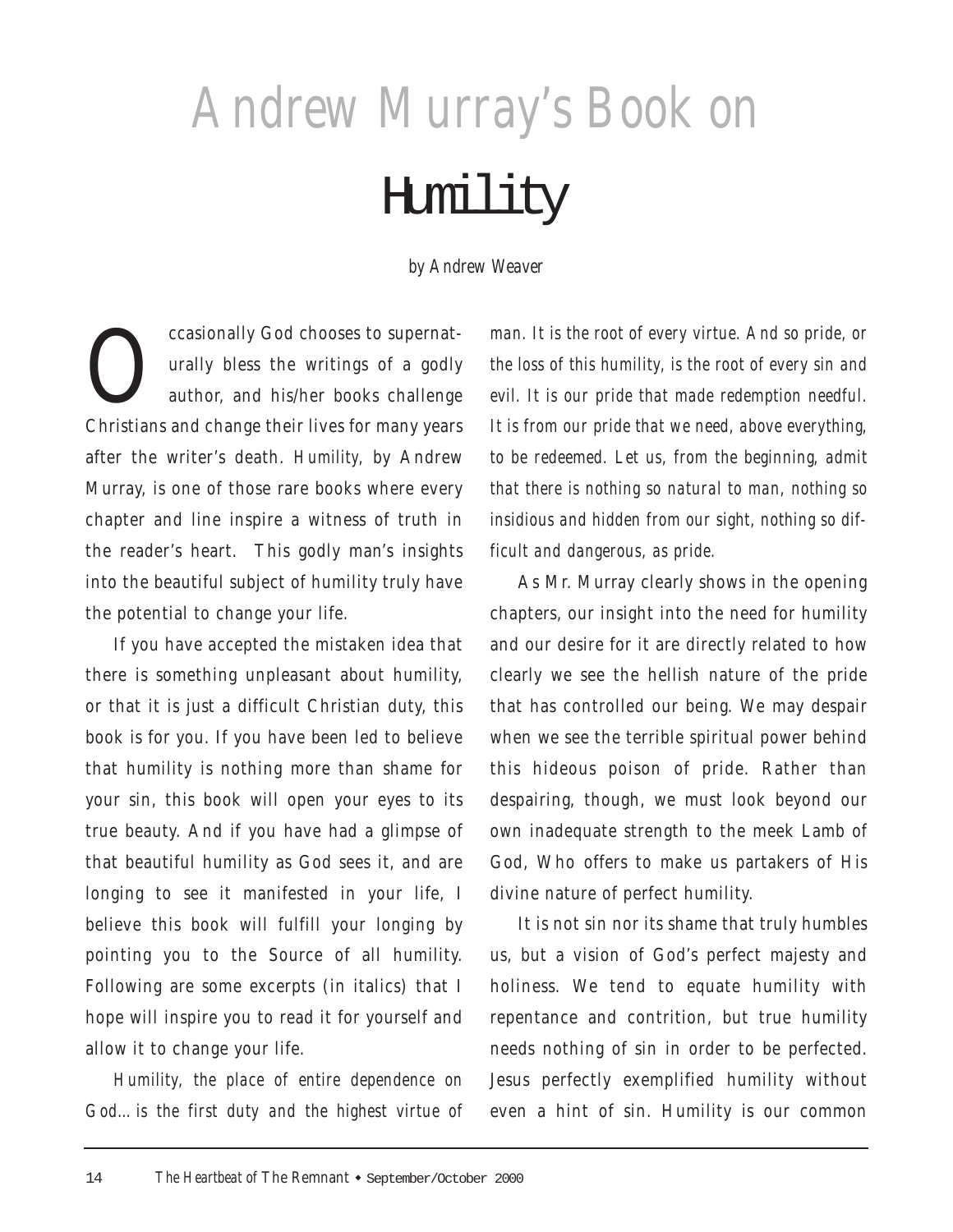ground with Him, and allows us to become like Him. It is our truest nobility. *Being servants of all is the highest fulfillment of our destiny as men created in the image of God. [Jesus'] humility is our salvation. His salvation is our humility. It is not something which we bring to God or He bestows. It is simply the sense of entire nothingness, which comes when we see how truly God is all, and in which we make way for God to be all.*

Only being totally occupied with Christ can free us from self and make us humble. *Being occupied with self, even amid the deepest selfabhorrence, can never free us from self.* Humility is not an action we learn to perform. Neither is it condemning or degrading ourselves to an unnaturally low position. Rather, it is simply acknowledging the truth about our state of absolute nothingness, as well as the truth of God's place as the All in all. *Until we seek humility in Christ above our chief joy, and welcome it at any price, there is very little hope of a religion that will conquer the world.*

The greatest secret is to study the humility of Jesus. We must begin to understand Who He was and His place of absolute authority and majesty, before we can begin to appreciate the depths of His perfect humility. The saddest part of this subject is not that there are so few Christians who display Christ's humility, but that there are so few who even desire it and continually pray for it. Just as water always flows to the lowest place, God's blessing and glory is pouring into the low places of the truly humble heart.

Do not allow yourself to believe that just because you are actively serving God, you must have found true humility. Jesus' disciples were busy, active supporters of the Messiah, yet they constantly wearied Him with their arguments of who was the greatest. *The only humility that is really ours is not that which we try to show before God in prayer.... It is in our most unguarded moments that we really show and see what we are. Humility before God is nothing if not proved in humility before men.* 

*Unless we make the increase of humility our study, we may find that we have been delighting in beautiful thoughts and feelings...while the only sure mark of the presence of God- the disappearance of self- was all the time wanting.*

I hope that these few thoughts will inspire you to desire and pursue humility with a new appreciation for its beauty. I believe that reading Andrew Murray's insights into the humility of Jesus, how it applies to our daily lives, how it helps us overcome sin, how it leads to death to self, how it strengthens faith, how it brings true joy, and how it finally opens the way for God to exalt us, will truly change your life. May God use this beautiful little book to lead you into the higher life that is only found through the lower life of humility. *[Humility] is the displacement of self by the enthronement of God.*

❏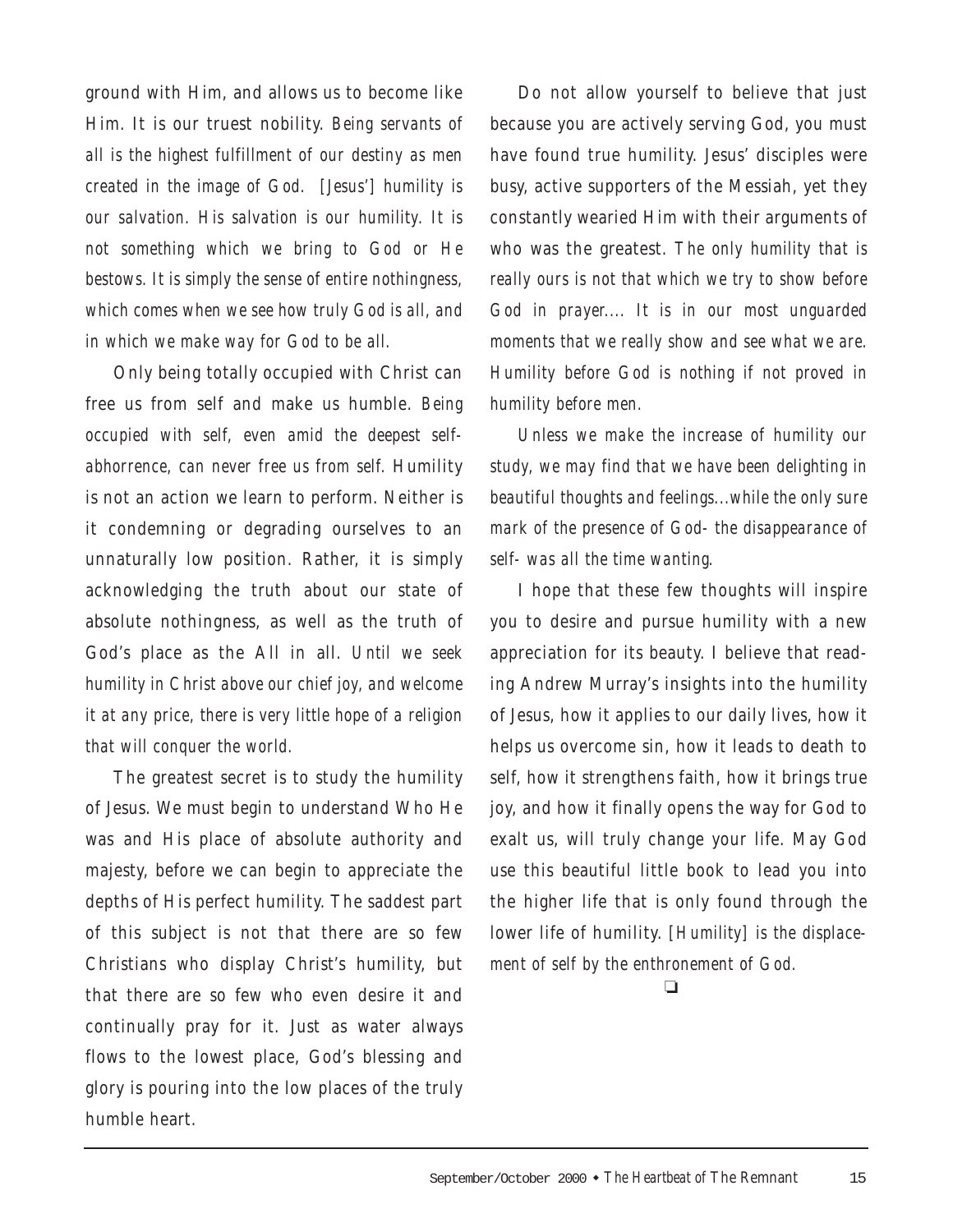## *The* Power *of a Submissive Spirit*

*by Tom & Debbie Gregoire*

*"...ye wives, be in subjection to your own husbands; that, if any obey not the word, they also may without the word be won by the conversation of the wives...."*



#### *Dear readers,*

*We have received many letters over the years from sincere sisters who have husbands who are not born again, or who do not share the same convictions concerning child training and other areas of the Christian life. "What do I do?" is their constant question. The following testimony and teaching is an answer to their heartfelt plea. What a beautiful salvation God has wrought in these two lives, and in their marriage. One of the meanings of the word salvation is salvage. This describes exactly what has happened in their lives. Oh, the power and blessings that come when we follow His ways. Secondly, these principles found in I Peter 3:1&2 are not only given to women who have a husband who is lost. It is clear from the context that this is how all holy women should be with their husbands, even if they are godly like Abraham.*

*--The Editors*

Warm Christian greetings<br>to all! We are Tom &<br>Martinghurg Chien It is our to all! We are Tom & Debbie Gregoire from Martinsburg, Ohio. It is our desire, through this article, to "proclaim the praises of Him who called [us] out of darkness into His marvelous light" (I Peter 2:9) with the hope that the "God of hope [would] fill you with all joy

and peace as you trust in Him, so that you may overflow with hope by the power of the Holy Spirit" (Romans 15:13). It is our hope that our testimony might stir the hearts of struggling couples to exercise genuine confidence, trust, and faith in the "God of hope" for their lives and marriage. For it is only by truly trust-

ing God and taking His instructions to heart, that we and our marriages will ever know the depths of joy and peace that God fully intends for us. This is the message behind our testimony. And this is the simple truth that radically and wonderfully changes hearts and homes.

We have been married for nearly 17 years and I can say truthfully before God that we have a wonderful marriage, and have had a wonderful marriage for many years. However, our marriage hadn't always been a happy one. Years ago our marriage knew very little happiness. We regularly fussed and fought, cursed and complained, and manipulated one another for our own selfish gain. Discord, grief, and strife were common in our home. It was so common that we could no longer bear it or each other any more. So filing for a divorce, we happily planned to go our own separate ways. "*But God."* But the "God of love and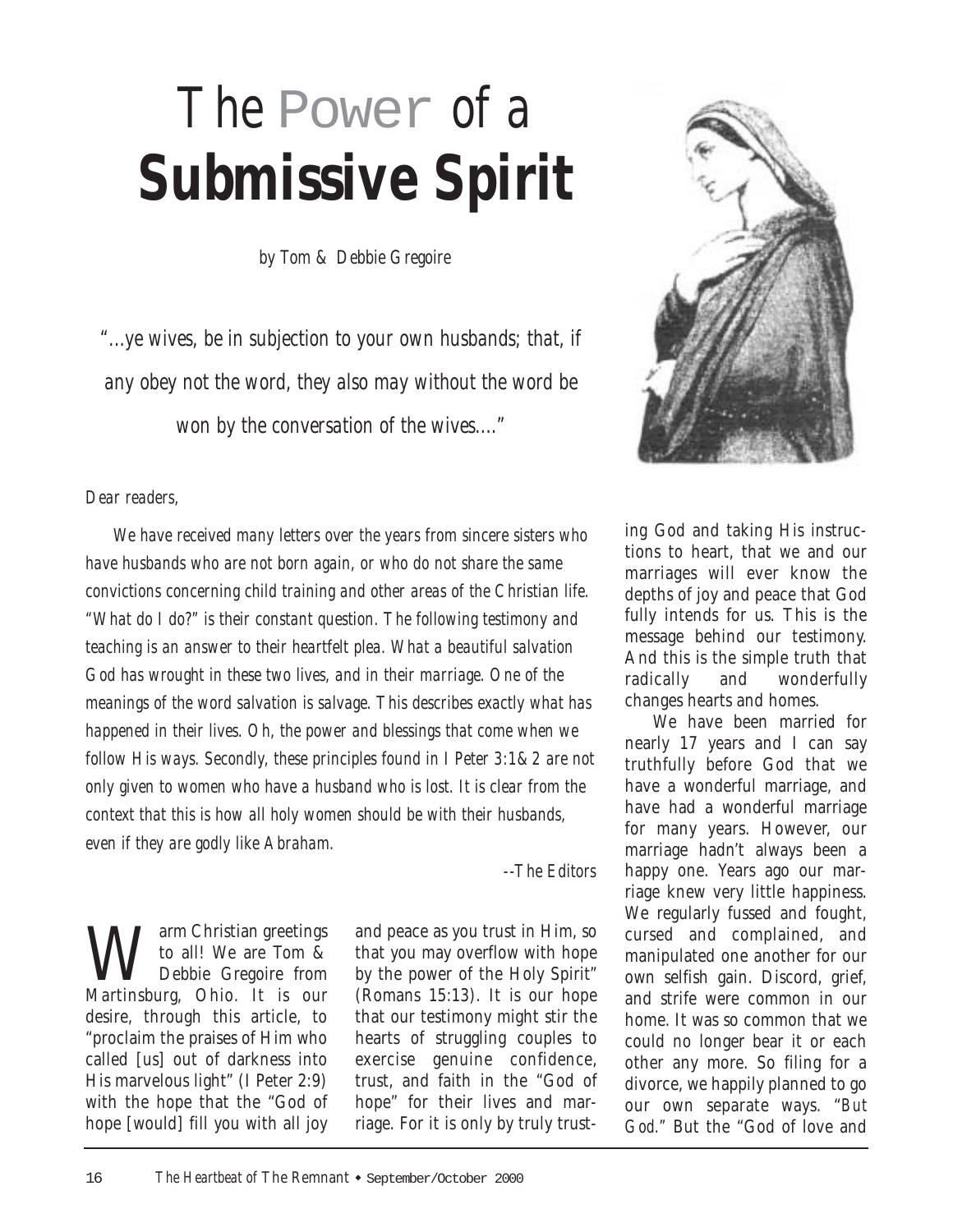peace" intervened in our lives in a very real and powerful way, bringing love and peace to our hearts and home. Our great God and Savior took our two dead souls and one dead marriage and "made us alive together with Christ" (Ephesians 2:5).

When people ask us what happened to us many years ago, my answer to them is simply "God sought us" and we responded. The Bible teaches that prior to conversion, "There is no one who seeks after God" (Romans 3:11). And that was true of us. We did not seek after God. At that time, my heart was very hard towards God and anything religious, and Debbie was very indifferent or apathetic towards God, having had no desire or notion to seek after God. Though our upbringing was different in many ways, it was very similar in one way: that is, we both had no desire or realization of God whatsoever.

**Tom** – Well, God used our short yet failing marriage to bring us to Himself. As would be expected with two selfish souls seeking their own selfish ways, our marriage soon fell apart. With each of us contending for our own ways, our home became a battleground of wills. I would want one thing, Debbie would want the other. She thought we should do this, I thought we should do that. I thought it was okay to have friends over at all hours of the day, she didn't. I tolerated and enjoyed certain vices, she abhorred them. In short, we each wanted our own way and battled each other to get it. Our different opinions, ideas, and dreams coupled with our strong wills led to a home of discord, grief, and strife. Now don't get me wrong, we weren't always at odds with each other. There were brief times of mutual enjoyment and agreement, but those times became more rare as time passed. Our conflict of wills eventually caused us to grow emotionally cold towards each other, and over time, our affections for each other ceased entirely. On different occasions we separated, without divorcing, thinking that time away would restore our relationship and affections. Well, separating wasn't the answer. After separating several times, we both realized that our marriage was dead and hopeless. So, we peaceably agreed to divorce and go our own ways. Sitting at her mother's kitchen table, on our one-year anniversary, we signed our divorce papers and planned our lives apart.

**Debbie** – I was the one to initiate the divorce, compile the needed paperwork, and file for dissolution of the marriage. As the only girl in an upper middle-class home, I was accustomed to having my own way and getting what I wanted. Married life was not turning out at all like I had expected. And because I was certain that there was a better husband for me than Tom—someone who would satisfy my wants and make my dreams come true—I was eager to end our marriage and move on with my life.

**Tom** – Just prior to our signing the divorce papers, Debbie moved back to her parents' home. At this time, we were both happy and content with our new lives (in a fleshly sense). Absent from conflict, and free to indulge ourselves as we pleased, we were enjoying our new lives. Debbie began dating a friend of ours from high school, and I was running around with my friends free from her hassles and complaints.

Debbie's parents, on the other hand, were very unhappy. They grieved over our pending divorce, for I had become a son to them and we had a very good relationship. In an effort to reconcile our marriage, they arranged various outings and meetings where we would be together, but these attempts were failures because we knew our marriage was dead and hopeless. We were cordial and friendly with each other, but we knew that neither one of us wanted to get back together, so it was a hopeless effort on their part.

Then, in what I believe was a desperate, last-ditch, attempt to re-unite us, my wife's mother called a Christian customer of theirs (her parents owned a pest control business). This Christian woman/customer, at some time in the past, had testified to my mother-in-law how God had restored her troubled marriage. Somehow, my motherin-law remembered her testimony and decided to call her. After a short time on the phone with this woman, my mother-in-law handed Debbie the phone and told her, "Sue's on the phone. Talk to her."

**Debbie** – I stood there dumbfounded and highly irritated at my mother's meddling and finally said that I didn't want to talk to anyone religious. My mother,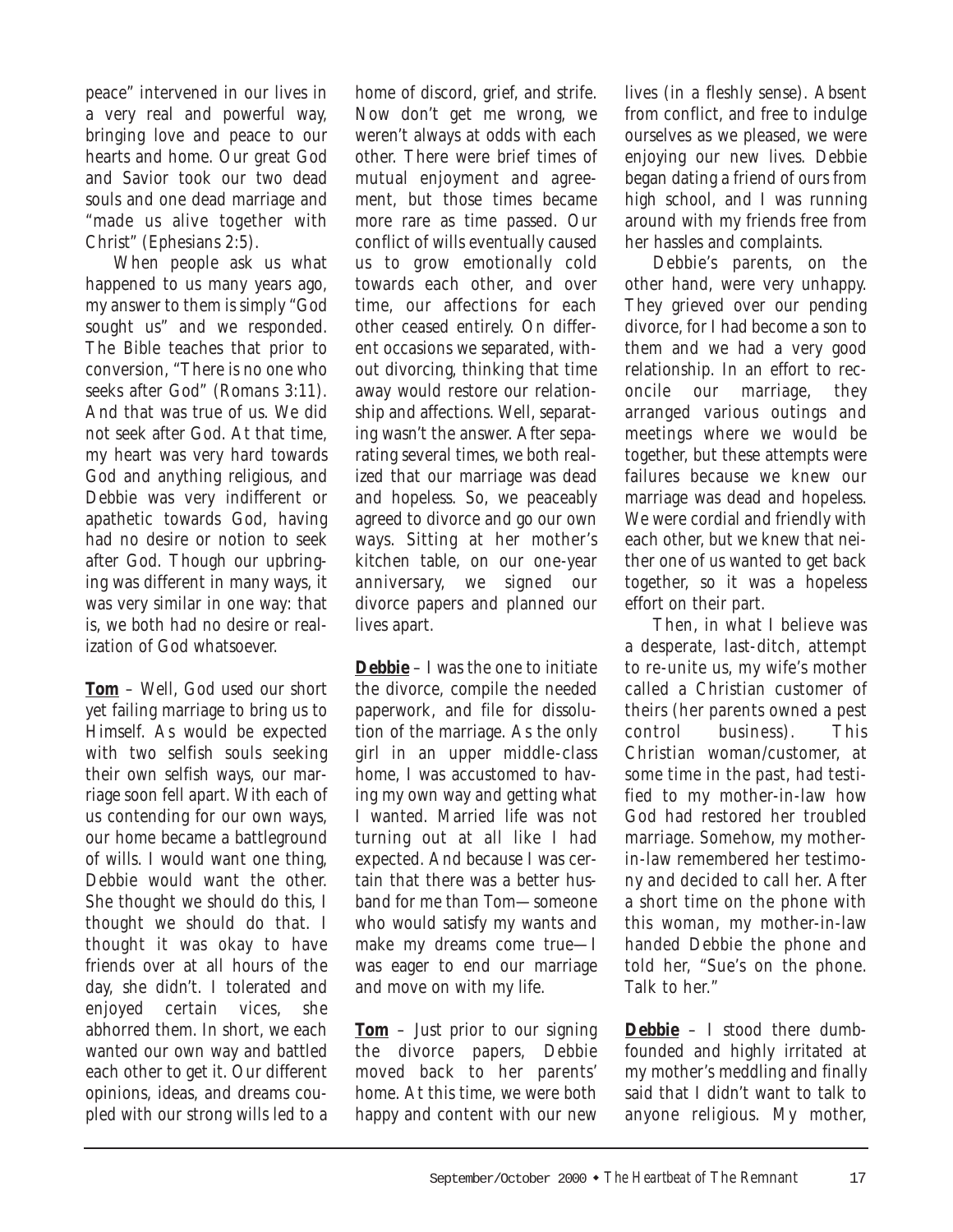equally irritated at my stubbornness, insisted that I talk to her. So I took the phone and proceeded with a forced "hello". Now what took place during the phone conversation was purely divine.

I began the conversation intending to just let this lady say what she had to say so that I could be quickly released from this unpleasant imprisonment on the phone. However, as the minutes passed, amazingly I found my heart softening, and my will yielding to be still and listen as she shared how God worked in their lives and actually transformed their marriage by first changing their hearts. As I listened, God's grace was being poured out upon me, for He was stirring my heart to honestly consider her words and the truths she was sharing. Over an hour later, as we ended our phone conversation, I was awestruck and wondering whether there really is a God. I also marveled at the thought that God would actually involve Himself in someone's life, and that He could drastically change a person. My heart was awakened for the first time to the reality of God and His desire to change the hearts of men and women for the good. I was eager to learn more, so I consented to attending church with Sue the following Wednesday.

Well, Wednesday came, and though I felt quite nervous and out of place, I sat through the service as the preacher explained many wonderful truths about God that I never remembered hearing before. I drank in all that he had to say and my heart exclaimed within me, "Truth!" The gospel was clearly presented

to me that evening and I happily embraced Jesus as my Savior and Lord. In the following days after work, I spent my evenings locked in my bedroom (at my parent's house) reading my newly bought Bible, crying, and praying. My sins, though earlier confessed, were still very vivid and loathsome to me. So I continually poured out my heart to God each night begging His forgiveness. Then, one evening, His mercy and love encompassed me in a powerful way, filling my soul with joy and removing my guilty conscience. I knew then that my path in life was fixed and that I would love and serve this God who had so wondrously shown His love and mercy to me.

During that time, I had learned what God thinks of divorce (Malachi 2:16). This greatly troubled me, for I thought, "How could I possibly proceed with something (our divorce) that God declares that He hates?" Realizing God's will in this matter, it seemed inconceivable to me to continue the divorce process. This sobering reality, coupled with my trust in Him, led me to call Tom.

**Tom** – Debbie, out of the blue one Sunday afternoon, called me and told me she wanted to come back and make our marriage work. I laughed and told her that we tried that and it doesn't work. In a very earnest and serious way, she stressed again that she wanted to make our marriage work and asked if she could move back in. Not wanting her to return, but also not wanting to look bad before our families, I consented. However, I stressed to her in very

clear terms that I wasn't going to change, and that if she wanted to return she was going to have to put up with me the way I was. And to my surprise...she agreed. Soon thereafter, she was standing at the door with suitcase in hand.

I did not welcome her return. I was enjoying the single life and had no desire to be a husband again. At the very outset of her return, I purposed in my heart to chase her away. I would not look bad before our families if she left again, so that was my plan. Immediately I was cold to her, but surprisingly she responded unreservedly and kindly. I then chose to spend my days as though she didn't even exist, while purposely doing things that I knew she despised (things that were foul and ungodly). And when I did acknowledge her existence, I often insulted, criticized, and/or cursed her. Surprisingly she didn't seem too bothered by my railings. She would often just go to the bedroom and leave me to myself. This was unusual behavior for her, for she used to be quite feisty and quick-tongued, not being afraid to speak her mind and lash me with her words. Her reactions to my insults and mean treatment indicated to me that something was different about her. Then one day...I came to the realization that something was drastically different about her!

That day stands out vividly in my memory. It began with a phone call from my friends. In the past, I had always put my friends before Debbie and she passionately hated that. Whenever my friends called, I would drop what I was doing with her and run off with them. In the past, she would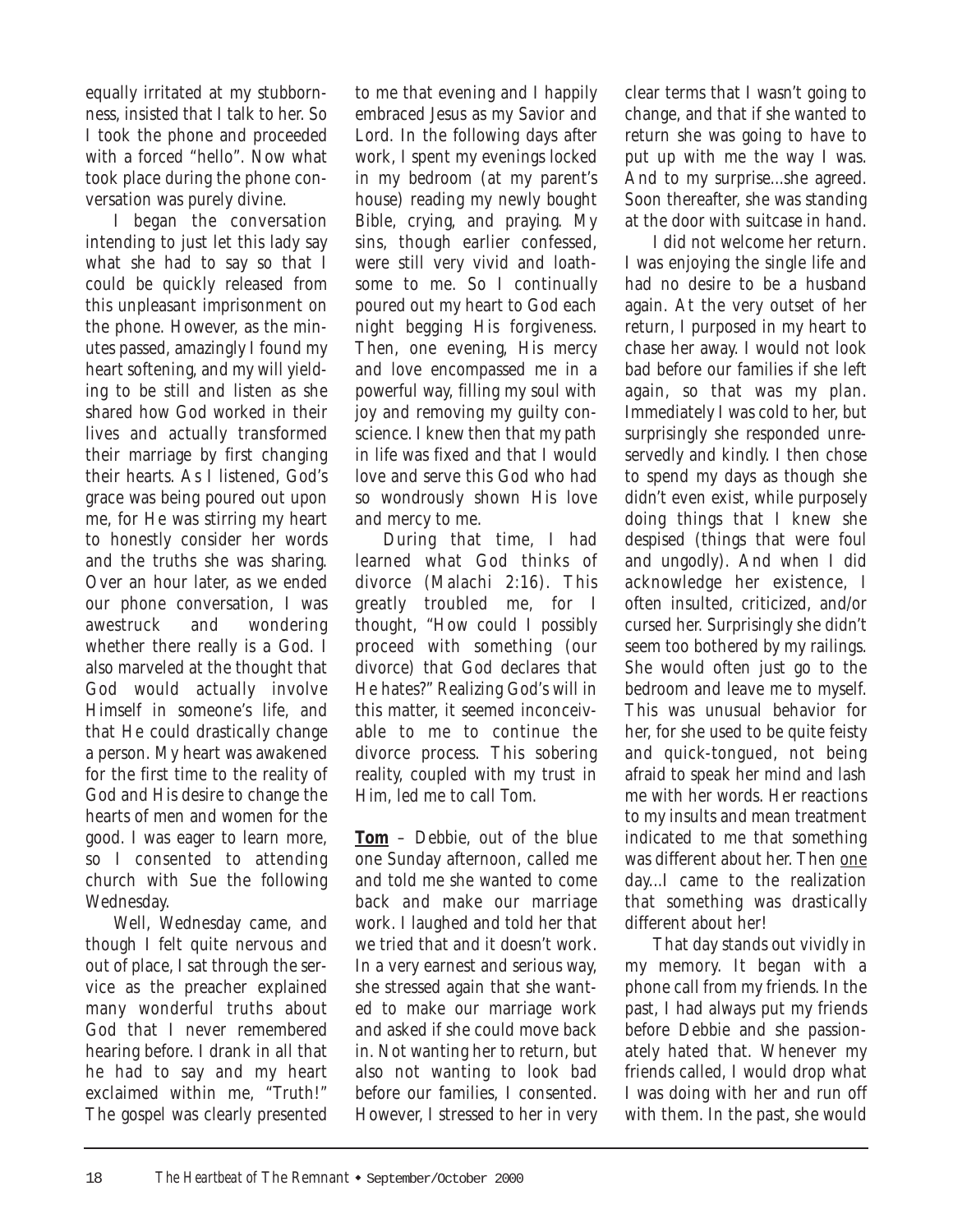have whined and nagged at me all the way out the door about spending time with my friends. But this time, something different occurred. Instead of whining and nagging at me, she softly told me on my way out that she would have supper ready for me when I got home. I remember chuckling to myself as I was leaving, thinking, "You have no idea when I am going to get home." Well, as it turned out, I got home late in the evening (I think it was around 10:00 or 11:00 p.m.). And, as I came in, Debbie came lumbering out of the bedroom with her eyes half open. As I went to turn on the television, she went to the refrigerator and pulled out a nice meal and began heating up what needed to be heated up. When it was ready I sat at the table fully expecting to hear a string of complaints of how rotten, irresponsible, and immature I was for running off with my friends. But, to my surprise, the complaints never came! She just peacefully joined me at the table and made pleasant conversation. Then, after the meal, to my further surprise, she began displaying much affection to me. It was then that I realized that she had drastically, drastically changed! This was definitely not the same woman that I knew just a few weeks ago!

**Debbie** – This was a difficult time for me to endure. Tom's actions and words toward me were so crushing. Honestly, in my flesh, my instinct was to give Tom an earful, telling him what an immature, insensitive, lousy husband he was. There is no question that in my unconverted state I would've been packing up to leave that miserable situation. But the difference in my actions and responses was simply Christ living in me. The Lord was my strength, and I regularly turned to Him in sincere prayer, and He extended His grace towards me, helping and empowering me to maintain a godly example before my husband not only with my words, but also in my actions, expressions, and attitudes. For what drawing power is there in an obedient, yet joyless wife? A husband will see right through the words to the heart. My heart's focus at that time was not, "How long do I have to put up with this until my husband changes?" But rather it was, "God, I will stay true to You even if my husband never changes." For my responsibility to God, as I saw it, was to be the wife and woman God wanted me to be regardless of how Tom acted, even if he never changed. This was not easy. During those days, I prayed much with tears and spent much time in His Word and my Lord was faithful to uphold and strengthen me, and keep me from spoiling my witness to my husband.

**Tom** – As would be expected when someone is self-sacrificing, things start to get better. Our marriage couldn't help but get better. Debbie was being so sweet and self-sacrificing and I was thoroughly enjoying it. In the flesh, I was reveling in my new servant girl and I eagerly took advantage of her. Sometimes I pressed her to see how much she would endure, and was stunned by her willingness. A new person she was indeed!

Over time, her sweet countenance and self-sacrificing acts caused me to appreciate her more and more. This in turn rekindled my affections for her. Then I found myself wanting to do things with her and spend more time with her and to my surprise . . . please her! A drastic change was occurring in our relationship. Though my acts of love were very shallow compared to hers, they were nonetheless a drastic improvement in our relationship. It was this new desire to please her that led me to say that I would go to church with her.

"No man can come to Me, except the Father which sent me, draw him" (John 6:44). One day, when we were enjoying each other's company, Debbie had asked me if I would go to church with her on Sunday. At that moment, I wanted to make her temporarily happy, so I told her I would go. However, as soon as the words left my mouth, I knew that there was no way that I was going to go to church.Though I was manipulating her for my own selfish gain, God was actually manipulating me! He took my deceitful commitment to my wife and used it like a rope to drag me to church so that I might hear the truth and be saved.

When Sunday rolled around, Debbie reminded me of my agreement, to which I replied something like, "There is no way that I am going to go to church." My reply caused her to remind me again in greater detail of what I said earlier in the week. This only brought another, "There is no way . . . ." Again, she pleaded with me based on my commitment earlier in the week. And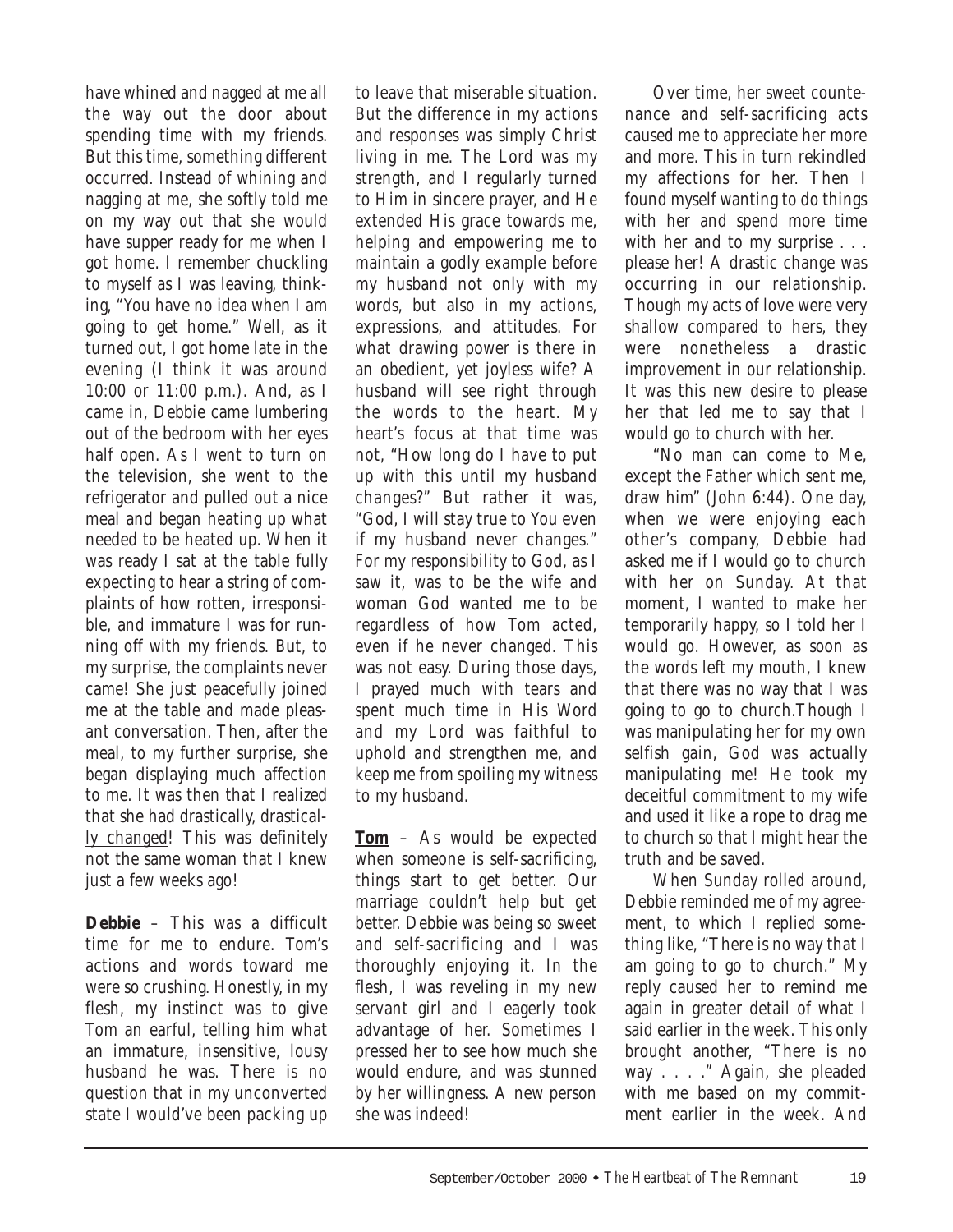again, I told her, "There is no way." Then, as she started to plead with me again, I hastily interrupted her with an angry barrage of, "There is no way, there is no way, there is no way," over and over again. Finally, I told her angrily to get it out of her mind, because there is absolutely no way that I was going to go to church. Debbie, realizing that her hopes were totally dashed, wilted to the ground and started crying. Seeing her on the dining room floor crying, I was now confounded with two things that I didn't want. On one hand, I didn't want to go to church, but on the other, I didn't want Debbie to continue crying like she was. I had absolutely zero desire to go to church, but I also couldn't endure seeing her cry. So, in an effort to turn off the tears, I finally told her grudgingly, "Okay, okay, I'll go, just stop crying."

Reluctantly, I got myself ready and we headed off to church. After arriving late to church, to my great disbelief, Debbie took my hand and led me to the second center row at the front of the church. I felt as though I was an arm's length away from the minister. How I wished to be anywhere else at that time.

Prior to our visit, I had absolutely no faith in God whatsoever. But while I was sitting there, listening to the minister preach, an unsolicited and marvelous thing occurred. I became so overwhelmed in my spirit and soul with the reality of God's existence! To this day, I cannot remember what the minister said, but God in a very real way made Himself known to me. By His

Spirit, He bore witness of Himself to me. It was as if a bright light turned on in my heart and head, for it was a major, major revelation to me. I remember sitting there as the preacher was concluding his message, repetitiously thinking to myself in astonishment, "There is a God! There is a God!" Soon thereafter the service was over and we were heading out, but my mind and heart could not stop pondering this amazing fact: there is a God! As we exited. the minister handed me some tracts. I took them and we left.

When I was alone, I decided to read the tracts that the minister gave me. Reading the tracts brought great conviction to my heart. They caused me to examine myself in a way that I had never done before. It was then that I realized for the first time in my life what a selfish, sinful person I was; and what a horrible person I had been to my wife! The Spirit of God used the conduct of my wife to clearly show me my selfish conduct. My selfish ways contrasted in the light of her self-sacrificing ways magnified the corruption and guilt in my heart. In one hour of honest introspection, I had come to a deep sense of my sinfulness and guilt. God had earlier revealed Himself to me, now He was revealing myself to me. This revelation of myself brought bitter regret to my heart for how cruelly I had treated Debbie. For I had been so mean to her and took advantage of her over and over again, yet she just continued to love me. My remorse over my sin and how I had treated her made my admiration and love for her grow a hundren-fold that after-

noon. In one afternoon, God had radically changed my heart towards her. From then on, I greatly esteemed her.

1 Peter 3:1-2 says, "Likewise, ye wives, be in subjection to your own husbands; that, if any obey not the word, they also may without the word be won by the conversation of the wives; While they behold your chaste conversation coupled with fear." I came across this passage for the first time about a year after my conversion. When I read it, my heart leaped with excitement over the truthfulness of God's Word. Wives, this passage is so true! For I was won by the faithful, loving conduct of my wife!

The following Wednesday evening, the church was having a special Thanksgiving service, which we attended. The minister provided two wicker baskets on a table in front of the room: one filled with corn kernels and the other empty. He asked that we would come to the front and take a kernel and publicly express our gratitude to God for at least one thing and then place the kernel in the empty basket. After one of the elders went first, to everyone's surprise I stood up next and went to the front. With tears streaming down my face I publicly thanked God for my dear wife who had so lovingly endured an ungrateful and cruel husband. As I spoke the tears flowed freely from others and it was a wonderful night of thanksgiving.

The following Sunday, the minister preached a very clear salvation message. My heart being already broken and ready, I went without delay to the altar and cried and prayed. I entrusted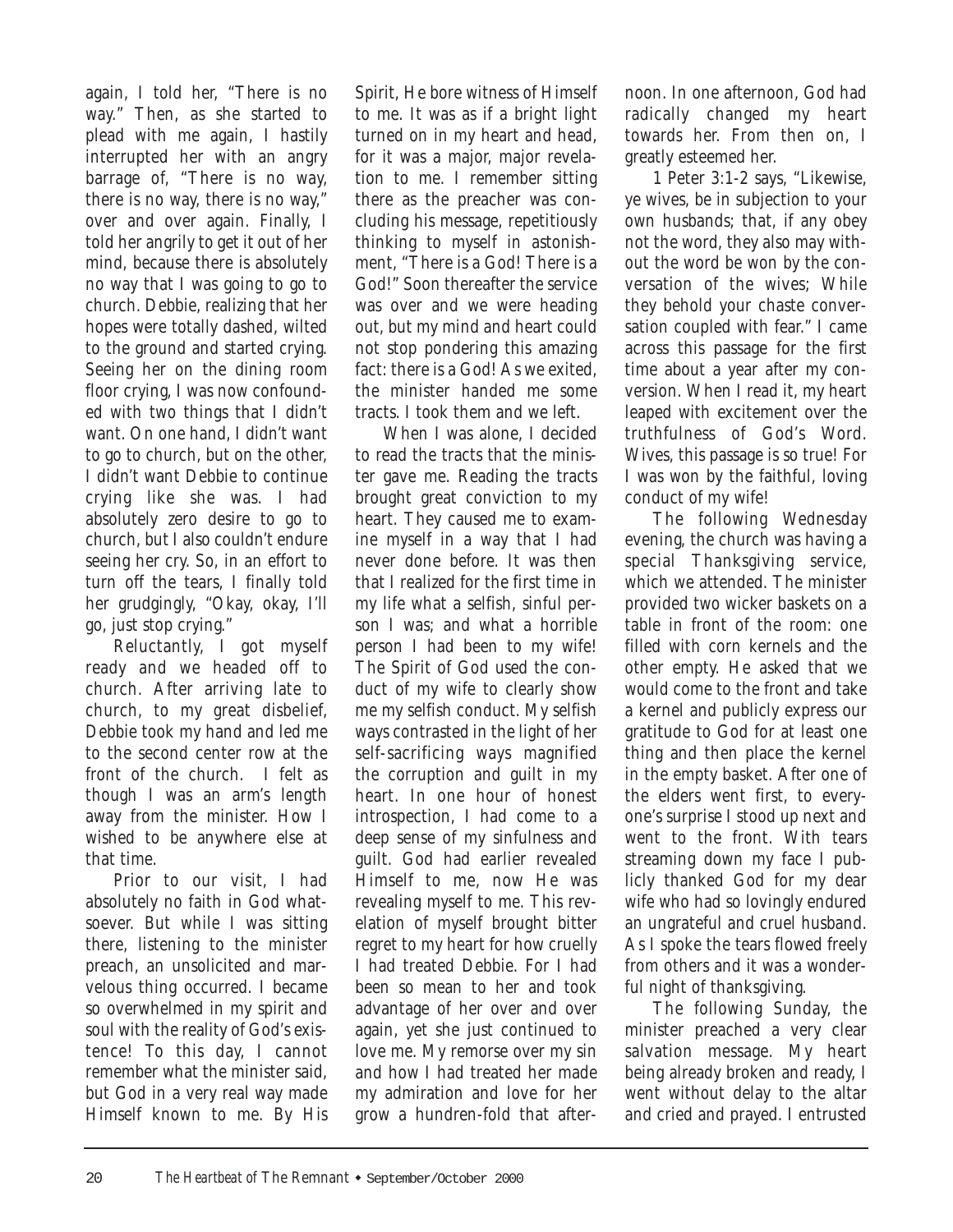my soul to the Lord Jesus Christ and earnestly expressed my willingness and desire to follow and please Him. Then, before I knew it, nearly the whole congregation was crying and praying with me. After I got up, I was soon told that the whole church had been praying specifically for me for weeks. Hearing this, my heart overflowed with praise and thanksgiving to God for answering their prayers and giving me life. It was truly a new and glorious day for me.

From then on, I knew that God had done a major work within me; addictive desires disappeared, my heart was liberated from its guilt and shame, and my view of life and others drastically changed. I felt like I had been in a cave all my life and didn't really know it, and now, for the first time, I was allowed to see and enjoy the beauty of the outside world. It was as though I had been looking at the world in black and white, not knowing anything different, but now was seeing everything in bright, vibrant colors.

From then on our marriage and love for each other continued to grow and blossom as long as we kept ourselves to one common purpose, to please our Lord Jesus Christ and do His will. As long as we both maintained this solitary purpose of heart, conflicts and difficulties between us remained rare. However, whenever our self-wills rise up, conflicts and sorrows immediately

follow. For it is an absolute truth that when there are two or more wills competing in the home there will be conflict and strife, and their byproducts—grief and sorrows. But it is likewise true, that if we will fully trust God and submit ourselves to one will (His will), peace and joy prevail. That has been our experience and that is how it will be in heaven, and that is how it can be in our homes. IF we will completely, unquestioningly trust our loving Creator and exercise that trust, by happily submitting ourselves to do His will, we will "taste and see that the Lord is good" and that His ways lead to life and peace. ❏



*Tom & Debbie Gregoire family*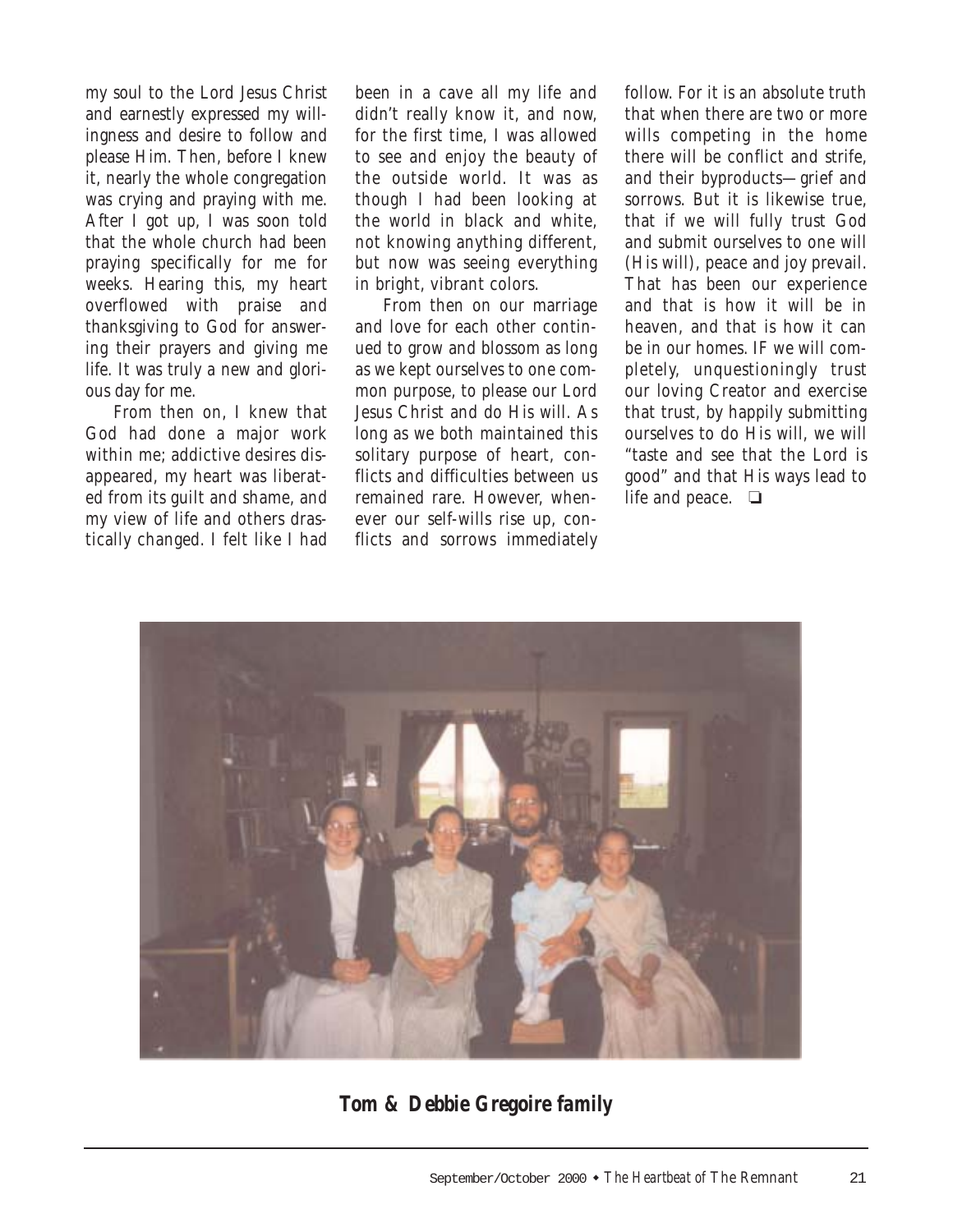*Welcome to* The Blessing Corner. In this section of The Remnant, we plan to print testimonies of obedience and the blessings *section of The Remnant, we plan to print testimonies of obedience and the blessings*

*that follow when we choose to walk in God's ways. If you have a short testimony of blessing that would fit in this corner, we would love to hear from you. Articles like these encourage others to walk in obedience to the word of God. So let us edify one another.* **Corner**<br>that follow wh<br>timony of blessing<br>you. Articles like th

*What a joy to read Rose Ann's story. How many of us first rush to human methods of healing when God says, "Is any sick among you? let him call for the elders of the church". There is a holy exercise found in turning to God and His ways. First comes a time of seeking God's will; does He want me to ask for an anointing? Then comes a time of examination; why has this come upon me, and is there anything in*

*my life that shouldn't be there? After this there is a stretching of our faith, because we must believe. And lastly, we find ourselves in a place of resignation, "Lord, Thy will be done." The principles of God's word are to be followed, and those who choose to obey find an exciting life with never a dull moment. Praise the Lord for your healing, Rose Ann. Thank-you for turning to the Lord for an answer. We are all inspired to do the same when we are brought to the test. --The Editors*

## *The Lord Healed Me*

#### *by Rose Ann Lapp*

*"In thee, O Lord, do I put my trust; let me never be ashamed: deliver me in thy righteousness. Bow down thine ear to me; deliver me speedily: be thou my strong rock, for an house of defence to save me. For thou art my rock and my fortress; therefore for thy name's sake lead me, and guide me." Psalms 31:1-3*

more. I constantly had a severe, pounding headache, I was itchy all the time, all over—I would itch until my skin bled—and I had a terrible ache in my bones and so of course I was always tired. At first we just dismissed it and

thought it would go away soon. When these problems persisted I started taking all kinds of cleansers. At one point I was taking eleven vitamins three times a day. Ugh! Till that was over, the sight of pills almost gagged me!



The

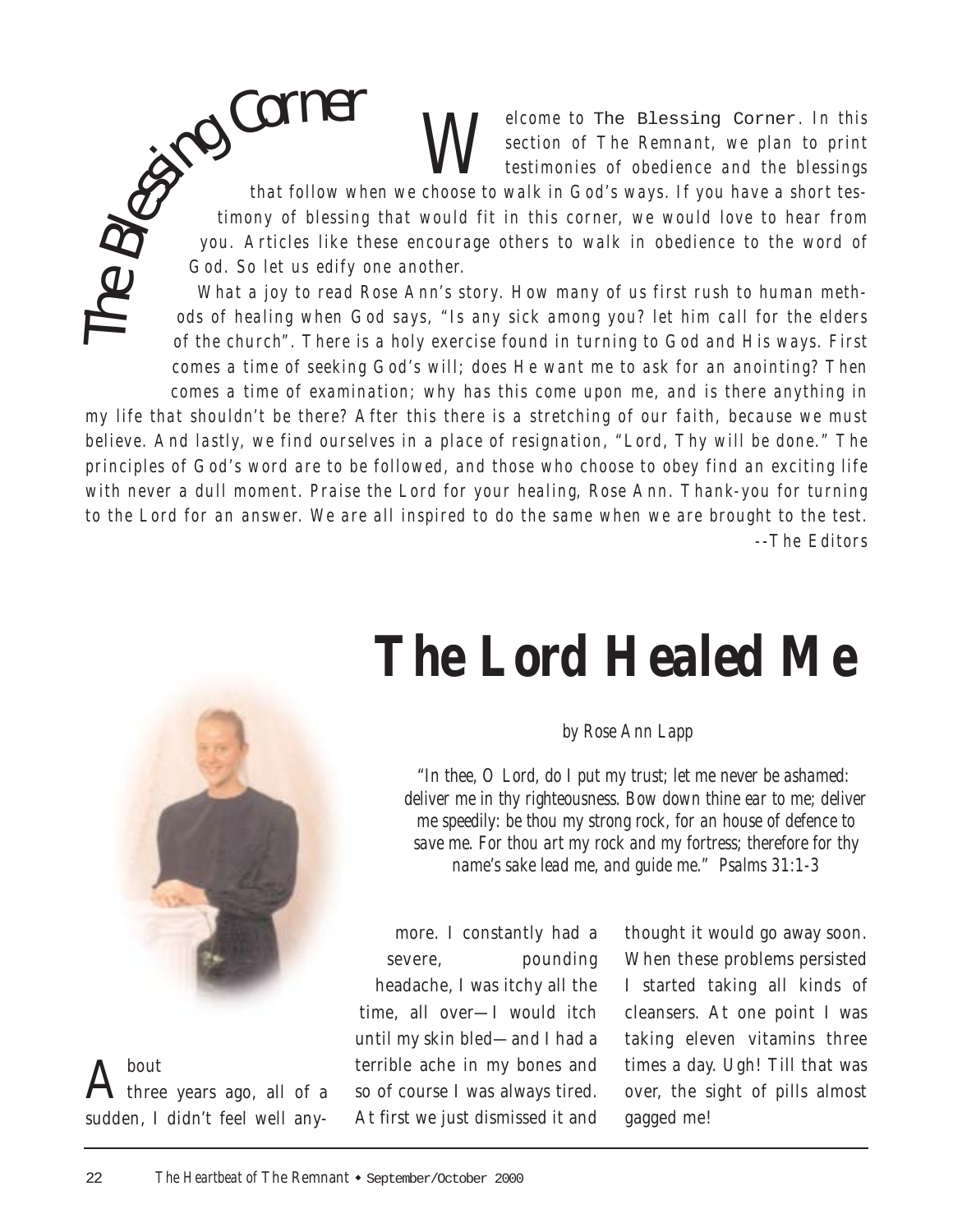When, finally after a year, it didn't get any better; we went to a pediatrician. By this time, I felt so bad that at times I could have sat down and bawled! The pediatrician did many blood tests, but absolutely couldn't find anything wrong. He dismissed us saying that it was probably just growing pains. By this time, we knew something was definitely wrong. So we went to a specialist in Lancaster, PA. He also was convinced that something was wrong, but he was very puzzled because otherwise I seemed healthy. I wasn't losing weight or any such thing. After doing extensive tests, he finally found my trouble. I had a genetic disease referred to as 'The Bile Salt Deficiency'. It's a disease that they're just learning about and don't have any cure for yet. You're born with it, but sometimes the symptoms don't appear until you're older. It has something to do with the liver. Anyway, eventually I would probably need a liver transplant and I would need to be on terribly expensive antibiotics the rest of my life. This time was also a trial emotionally. I was thrown between fear and doubt.

For some time before this, I had been thinking about being anointed with oil as James talks about (James 5:14). Finally I talked to Dad about it and he encouraged me to follow the scriptural command. After a couple of weeks of prayer and seeking the Lord's will, I was anointed at one of our Wednesday evening prayer meetings. It took faith to believe that God could actually heal me. I would pray, "Lord, help my unbelief!" I claimed God's promises as my own. As I was being anointed, I didn't know what the Lord would have for me, but I had a peace and a confidence that God's will would be accomplished. Within a week after I was anointed, my symptoms were completely gone! I was healed! I felt like a different girl. It took time until I had all my energy back and the antibiotics were all washed out of my system. But eventually I had all my energy back and the side affects from strong antibiotics were gone, too.

We told the specialist, but, since he is not a Christian, he was very skeptical. He wanted to do an ultrasound, because, he said, there would at least be some scar tissue on my liver from damage done before. At first we didn't know what to do. Wouldn't this be questioning God, saying, "Am I really healed?" But then we thought,

"No! This would only be proof that I was healed." We truly believed I was healed and we also believed that there would be no scar tissue on my liver. Before we went for the ultrasound, the doctor told us, without a shadow of a doubt, I did have this disease and humanly speaking there is no way that I could have been healed. I can still see the look on his face when he came to us after the ultrasound. He just shook his head and said that my liver was totally clear! He still didn't admit that I was healed and warned that if any symptoms ever appear again we're to let him know immediately. I know without a shadow of a doubt that the Lord healed me and I give Him all the praise.

It wasn't fun to go through this, but now I praise the Lord for it. It's such a faith booster when I get a little down.

"And we know that all things work together for good to them that love God and are called according to His purpose." ❏

> *Rose Ann Lapp RR 1 Box 971 Petersburg, PA 16669 (814) 667-2399*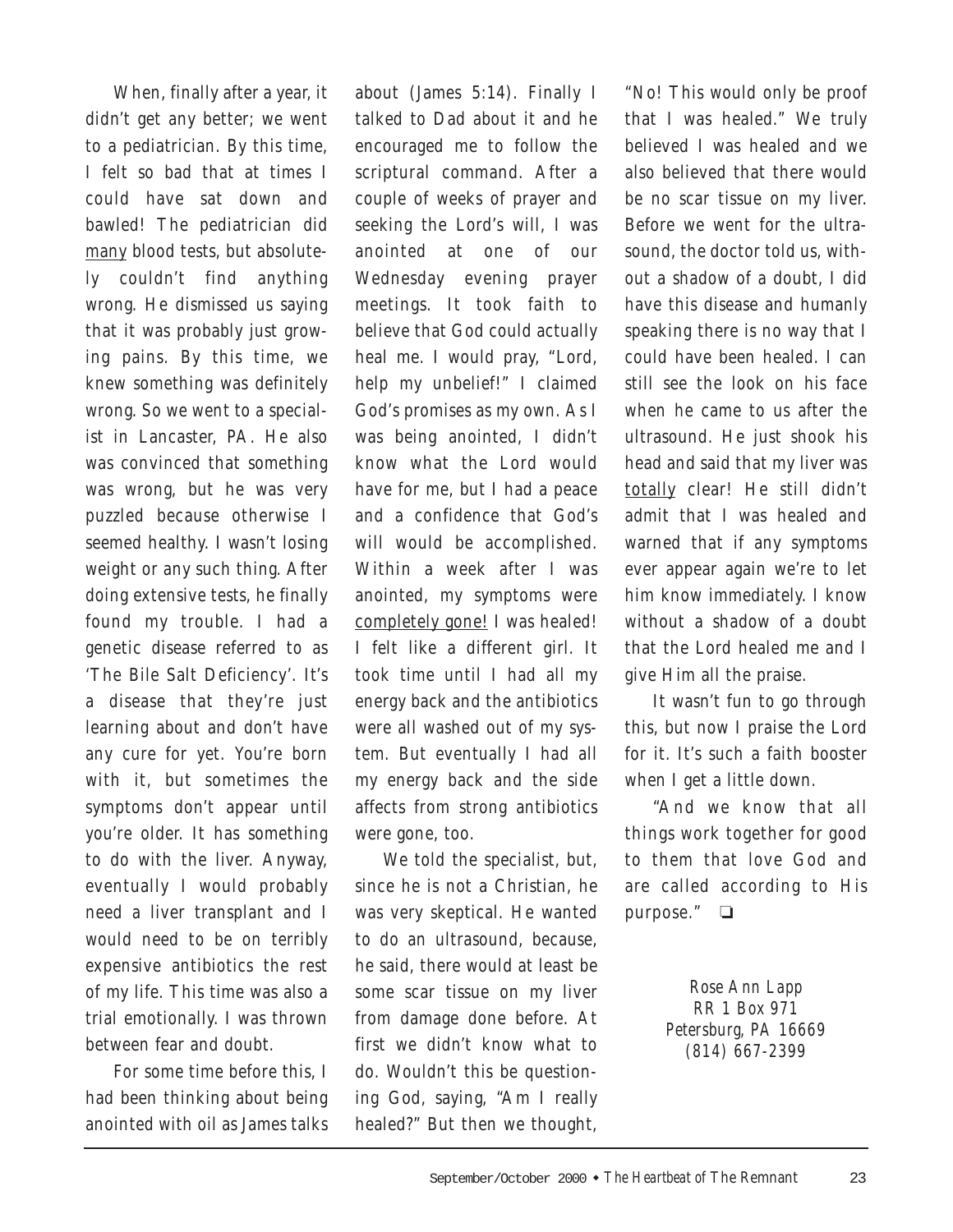#### 24 *The Heartbeat of* The Remnant • September/October 2000

Daniel Kauffman Goes to Heaven

#### *Born December 11, 1982*

• *Died August 4, 2000*

eloved, we do not sorrow, as others do who have no hope, for we believe that Jesus died and rose again and the sting of who have no hope, for we believe that Jesus died and rose again and the sting of death has been removed. Yet we do sorrow, and embrace the pain and sorrow of Melvin and Anna Kauffman and their family. Friday, August the  $4<sup>th</sup>$ was a regular day for the Kauffman family. The three older boys were planning to drive from upstate New York, down to the weekend meetings at Charity Christian Fellowship. They all said their usual good-byes as the boys left for Pennsylvania. No one could know that the sand of time in Daniel's hourglass was almost gone. It was God's time to take him home. Some time in the early evening while driving on I-81, the car went out of control, and down a steep bank, crashing into a large tree. Matthew and Marvin were injured but Daniel's life was taken. He was sitting in the back seat and was thrown partially through the back window. His death was immediate. No warning; no time to prepare. One minute he was sitting, reading a book on world missions,

the next minute he was in eternity, in the presence of God. Only one life twill soon be past, only what's done through Christ shall last. How our hearts grieve over the loss of a young life in its prime. It is sobering to us all as we are reminded that we could be next. Only God knows when our time is up, but let me explain why we choose to announce Daniel's homegoing in this month's issue of *The Remnant*.

Brother Daniel was ready to go to heaven. Our hearts were thrilled as his parents shared the testimony of his last few months on this side of eternity. Daniel was earnestly seeking God for a deeper walk and a purer heart. His mother said that for some months, he had found a quiet place in a small room away from the activities of the house. In that room she found a Bible, a book on humility, a roll of tissue, and a wastebasket. Day

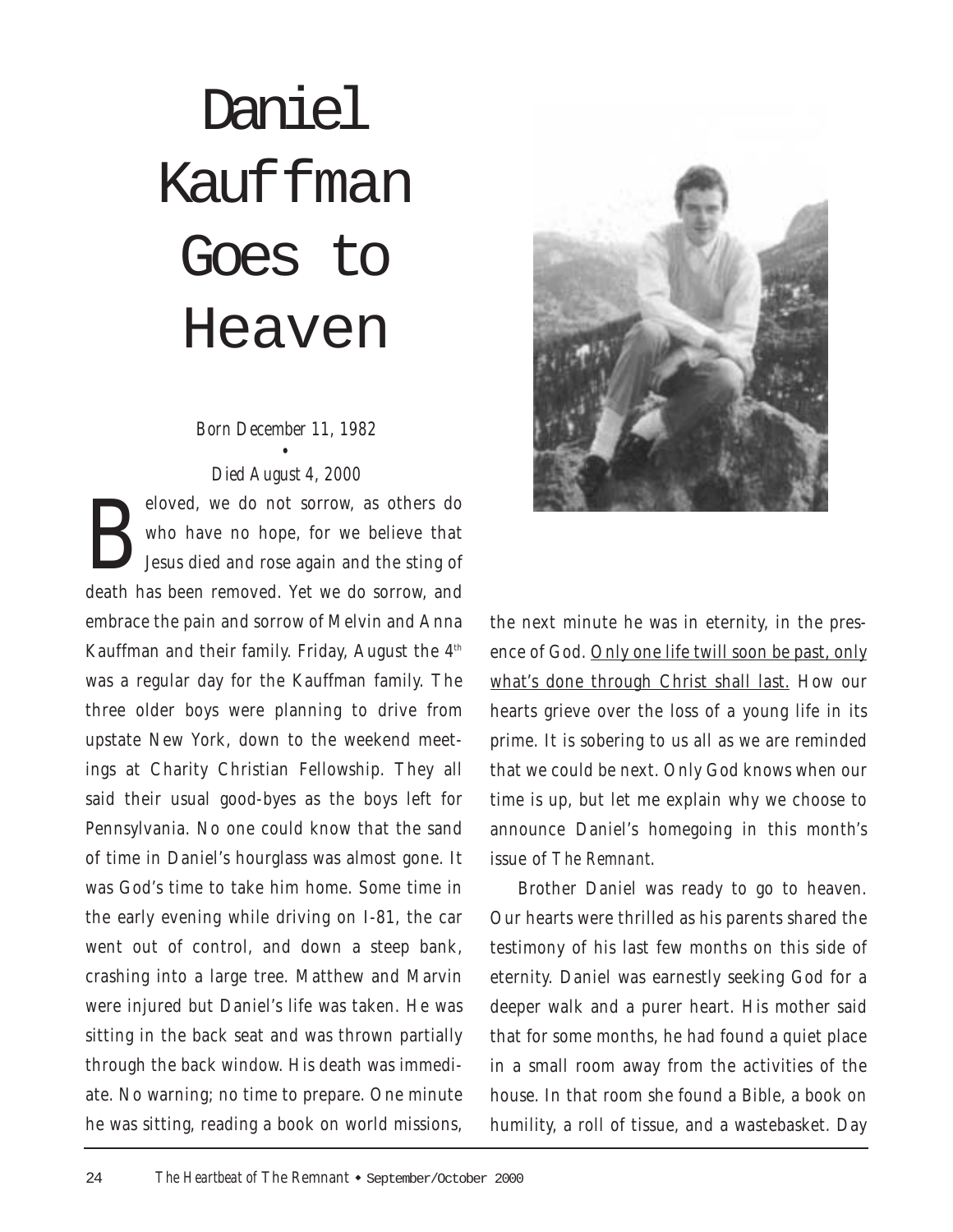after day she could hear him in there crying and groaning before God. As a mother, I'm sure there were times when she wondered if he was OK. Every few days she would empty a wastebasket full of tissue. About two months before the accident, she noticed that the groaning had changed to sounds of joyful singing and praise, and the wastebasket had very little tissue in it. Praise God! These are the kind of things that make parents sing for joy. My son is seeking God with his whole heart and he is breaking through to a sweet reality. His father Melvin shared that just a few days before Daniel went to heaven, he (Daniel) was leading family devotions. His text was from 1 Peter, "Be ye holy, for I am holy." Melvin shared that in the middle of his teaching time, Daniel overflowed with joy as he exclaimed to the family the beautiful reality of the Spirit filled life he had found in his closet. This was the last memory the family has of their dear son and brother, what a joy that must be.

The funeral was heavenly. Over five hundred people gathered to sorrow and rejoice with the family. There was an unusual anointing on the whole service that all who were present acknowledged. We all knew by Daniel's life and testimony, that he was absent from the body and present with the Lord. This made such a difference in the atmosphere of the meeting. We were all challenged by his example to be ready when God calls our name and time will be over. How is it with our souls today? Would we be ready if it were our car that went off the road? Have we availed ourselves of the grace given in Christ to purify the heart? What about some of the youth? It's hard to think about death when you are young. We just don't think it will happen to us, but it does. God calls youth at an early age at times. Are we ready for that call? Maybe you say, I have some things I want to do first, and then I'll find me a closet and do as Daniel did. You may not get a chance later, or "later" may not enter your heart after you are finished pursuing your goals.

The sand of time is falling, falling through the hourglass of our lives. No one knows how much sand is in his glass, or how much remains. Only God knows the amount of our lives that are yet to be lived. Some moment of time in the future, the last grain of sand will drop to the bottom of the glass. Then it will all be over for us. What's done is done. Eternity begins at that moment. Oh God, stamp eternity on our hearts! Amen. ❏

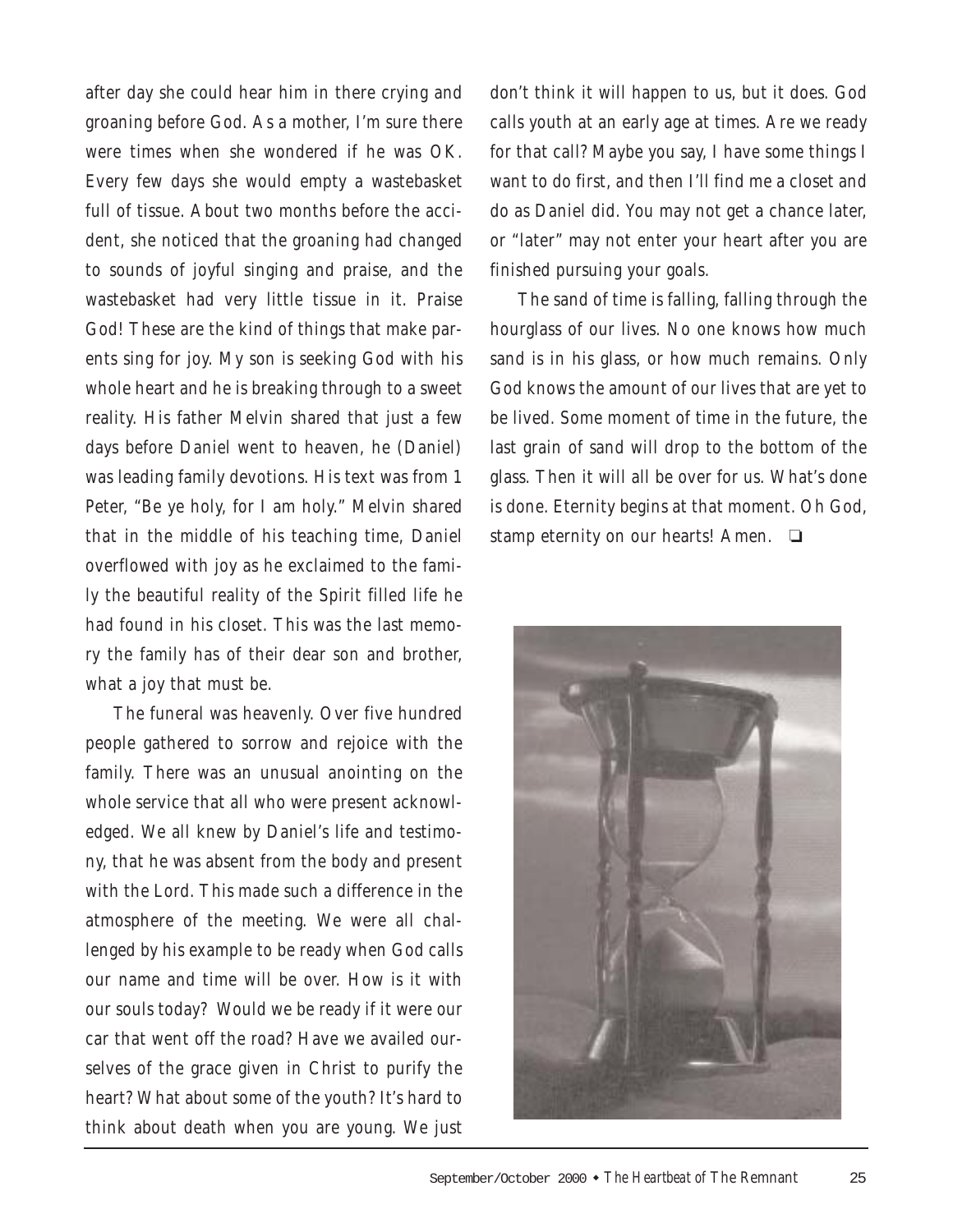

### *In the Beginning,*

## God Created the Home

*by Denny Kenaston*

*In the beginning.*

*In the beginning,* God.

*In the beginning,* God created the heavens, and the earth.

*In the beginning,* God said, Let us make man in our image after our likeness: and let them have dominion....

*In the beginning,* God said, It is not good that the man should be alone. Out of God's deep well of infinite wisdom came these words. The man has a need, though made in the image of God, though made in a perfect state. God saw deep into the heart of the man that He had made, and said, "I will make him an help meet for him." A helper suitable for him. It seems that Adam must have had a sense of his need also, for he had just finished naming all the animals. Two by two they passed before him—male, female, male, and female. "But for Adam there was not found an help meet for him."

*In the beginning,* the Lord God caused a deep sleep to fall upon Adam. And while the man slept, God drew a rib out of his side. God took up that rib in his creative hands, and like a wise masterbuilder He made a woman. He must have breathed into her His very life just like He did with Adam, and the woman became a living soul. The Bible says that God brought her to the man. Adam must have known that something was different or that something was missing when he awoke from his deep sleep. Let us put ourselves into the persons of Adam and Eve for a moment and see what we can learn from the first home. Imagine how Adam felt. His heavenly Father presents him with a beautiful wife. She is like him but not quite. She was taken out of him and now stands beside him. A suitable companion, and now he is not alone. "Oh, thank-you, Father, for this precious gift. I will care for her and provide for her. I will tell her all about you and we will keep the garden together for you." Imagine how Eve felt. She was not. God made her for the man. She understood from the start that she was to be a suitable helper for the man. The purpose of God for her was clear. "Oh, thank-you, my Father, for a husband who is like me, who will care for me. I will help him and stand beside him and support him. He is the reason for my existence."

Truly it was a marriage made in heaven, as we say today. We are not given a lot of information about this first marriage in the Genesis account; however, our Lord Jesus opens it up to us more clearly in the New Testament. He uses words like "they are no more twain but one flesh", and "what God hath joined together, let not man put asunder." The mysterious union of husband and wife has many deep implications. It takes a lifetime to explore its deep meanings. Let us consider a few of them in this article.

**1.** God set the pattern at creation. One man, one woman,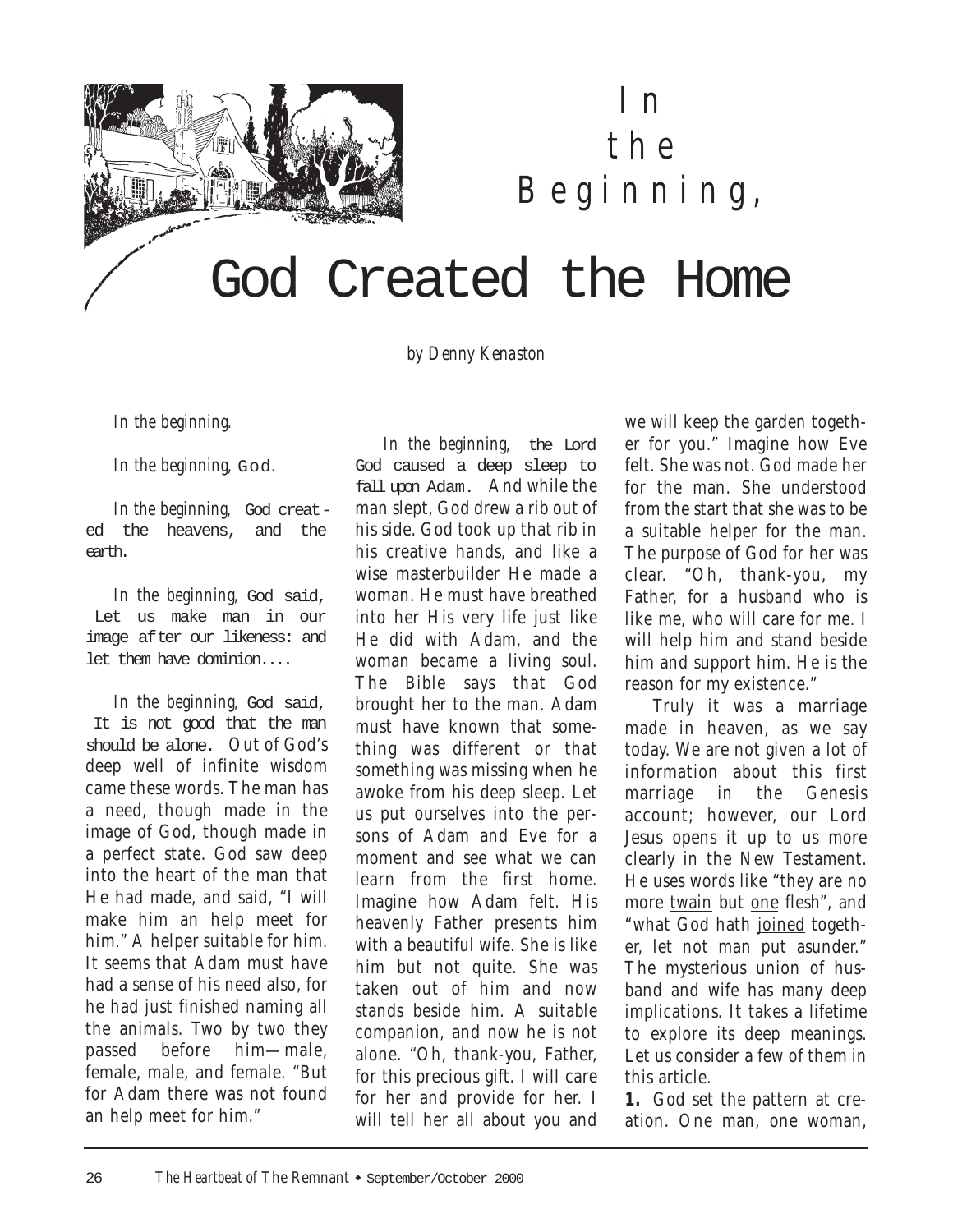for life. If He had wanted it any other way, in the beginning would have been the time to give a different example.

**2.** God created the man and the woman differently, and gave them different functions. They are alike and yet not alike. And all the husbands and wives said, "Amen." This can be humorous at times and that is OK, however, there is a great wealth of wisdom in these differences and we do well to consider them soberly and lovingly in our marriages.

**3.** Because of this union that was made by God, there is a oneness of spirit that is sensed very clearly in the marriage. Each partner knows when it is there, and when it is missing because of a hurt or disagreement. We all do well to be sensitive to this awareness. Communication is very vital when that oneness is missing.

**4.** Because of the order of the creation of man and woman, we can see clearly what the Bible later defines as the headship of the man and the subordinate place of the woman. We live in a day and an age when these two roles are being challenged, reversed, and even mocked. But from the beginning it was not so.

**5.** Lastly, how refreshing to see how they must have received each other there in the garden in the presence of their Creator and God. I'm sure this brings back memories for most of us. Remember your wedding day.

She was a gift from God. How precious and perfect she was for you. You were very willing to love her and care for her. He was your man. How fortunate you were to have him for your husband. You were very willing to be his helper suitable for him. The vows flowed freely from each of your hearts. This was the Lord's doing and he wants us to return there if we have lost the spirit of our wedding day commitment.

Well, we have one last beautiful thing to look at in this Genesis account of the first home.

*In the beginning,* God said, Be fruitful, and multiply, and replenish the earth, and subdue it: and have dominion over it . Let us consider the aspect of our precious children. What would the home be like without them? What would the purposes of life be without them? In the Bible we get a beautiful picture of this couple standing before their God. We read that God blessed them. Can you picture it, it's like their wedding day, and they are together, and they are happy, and God blesses them: Hallelujah! As they are before Him being affirmed by their Father, He also gives them a powerful command with many other commands in it. God's words are like that. One small simple statement, yet a lifetime, yeah, many generations of lifetimes, included in it. He tells them to have children. In fact, the very word replenish

means to fill. Fill the earth with your kind. And as you are filling the earth with your kind, subdue the earth with the children that are given to you. These words are pregnant with purpose, and that purpose pregnant with activity. This is a bit of an overwhelming commission when you look at it through the eyes of one man and one woman. Let me amplify what God was saying to them that beautiful day when they stood before him. God was saying to Adam, you are the leader, this is what I want you to do. God was saying to Eve, I have made you a helper suitable to help him reach this goal. To both of them He was saying, bear children, and train them to know me, and train them to join you in subduing the earth. Beloved fathers and mothers, the Bible is full of the histories and instructions of obeying this command, yet the basics remain the same. Let us get back to the basics, and launch out with purpose into the reason why we have been brought together as husband and wife. We may also feel overwhelmed at times as they did, but let us remember that the God, who spoke those words in the beginning, has hidden within them all the power and wisdom needed to carry them out.

> Bro. Denny ❏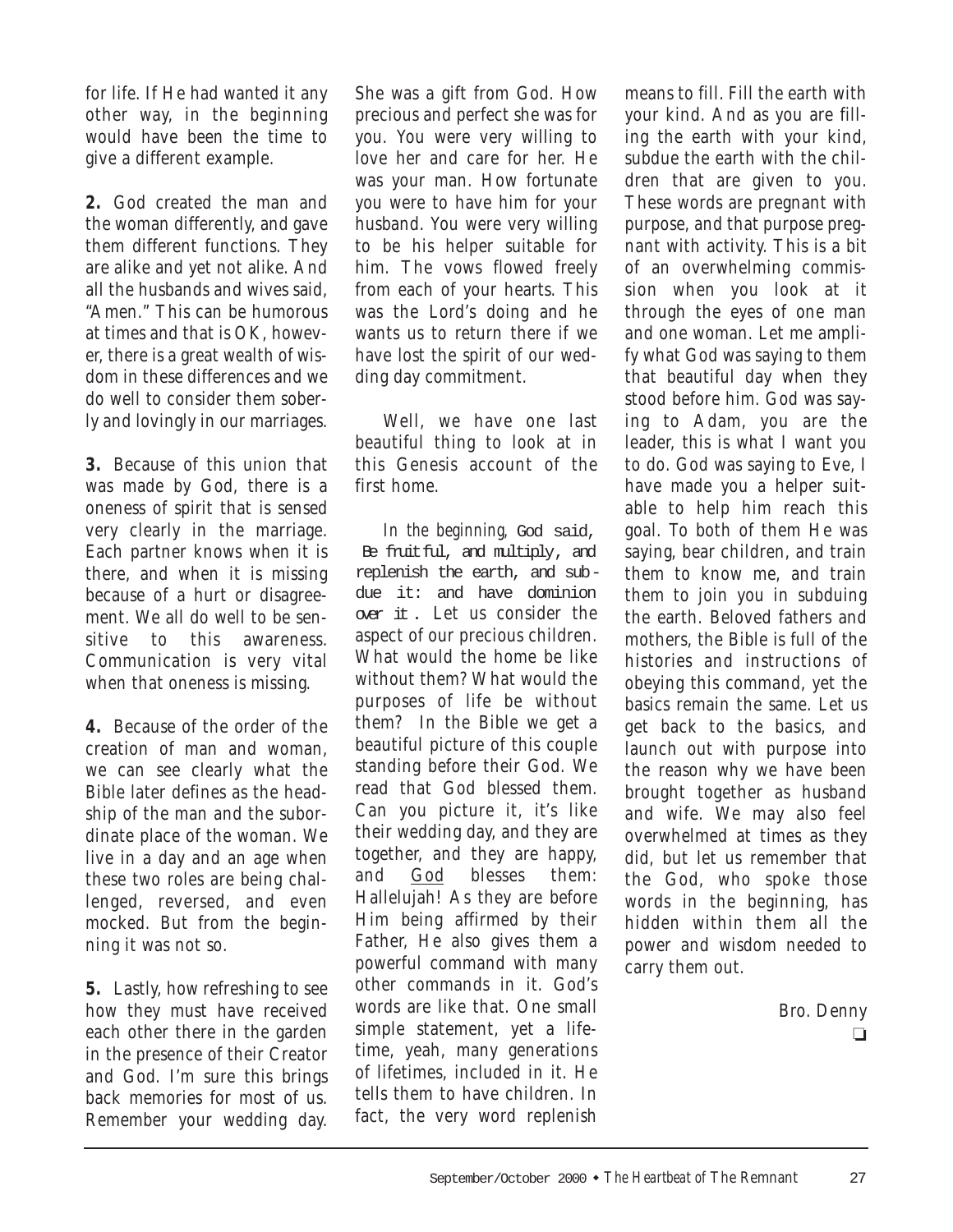# Season Alone W ith God

A

*by Denny Kenaston*

 $\prod$ <sup>t</sup> is very interesting to study<br>the life of our Lord Jesus and<br>to see His responses to the vict is very interesting to study the life of our Lord Jesus and tories that came into His life. In Matt. 14:13-23, He has this multitude of people, there is no food, they need to eat, the disciples of course, looking at it from a natural perspective, beseech the Lord to send them all away. Our Lord, looking at it from a heavenly perspective, sees that here is a perfect opportunity to show forth the mighty works of God. We know the story; He takes 5 loaves and 2 fishes and feeds a multitude. After such a wonderful miracle as that He sends His disciples into the boat, tells them to go to the other side of the sea of Galilee, sends all the multitude away, and then He goes up into the mountain and there He is, alone. He is alone. That's not quite the way that we would probably do things. We would rather be around a lot of people after there's been some great victory. But as we see our Lord's example, at times of great outpourings, at times of great blessings, our Lord departed into the mountains and He was alone. A

Season Alone With God. Turn to Luke 6:12 and we see another one of these examples. Now in this

example, it is just before some important decisions need to be made. Luke 6:12, "And it came to pass in those days, that he (our Lord Jesus) went out into a mountain to pray, and continued all night in prayer to God."

Here we see another example: "And when it was day, he called unto Him his disciples, and of them he chose twelve whom also he named apostles." And then it gives the names of the twelve apostles. Our Lord knew He needed to make some choices the next day and He went alone to be alone with His God and His Father before those choices were made. So we can see from the ministry of our Lord Jesus, that His life was scattered with little seasons where He drew Himself aside, and was alone with His Heavenly Father. I like to envision our Lord doing this from time to time through His whole ministry and I believe that He did. He would give Himself out, and then He would fill Himself back up again, and then He would give Himself out, and then He would fill Himself back up again. He did this over and over, all throughout His ministry. He knew it was a key to the blessings of God, He knew it was a key to the strength that He needed in order to face the temptations that were upon Him, He knew it was the key for direction in His life, He knew it was the key to the power of God in His life, the miracle-working power which He worked out day by day in His earthly ministry. And I don't believe for a minute, that our Lord Jesus did the things that He did because He was God, but He did the things He did by the power of His Holy Spirit, because He was anointed, and because the Father spoke to Him and gave Him faith and gave Him a vision and He believed the Father and did what the Father said, and the miracles took place. So thus He had to get alone and draw strength from His Father day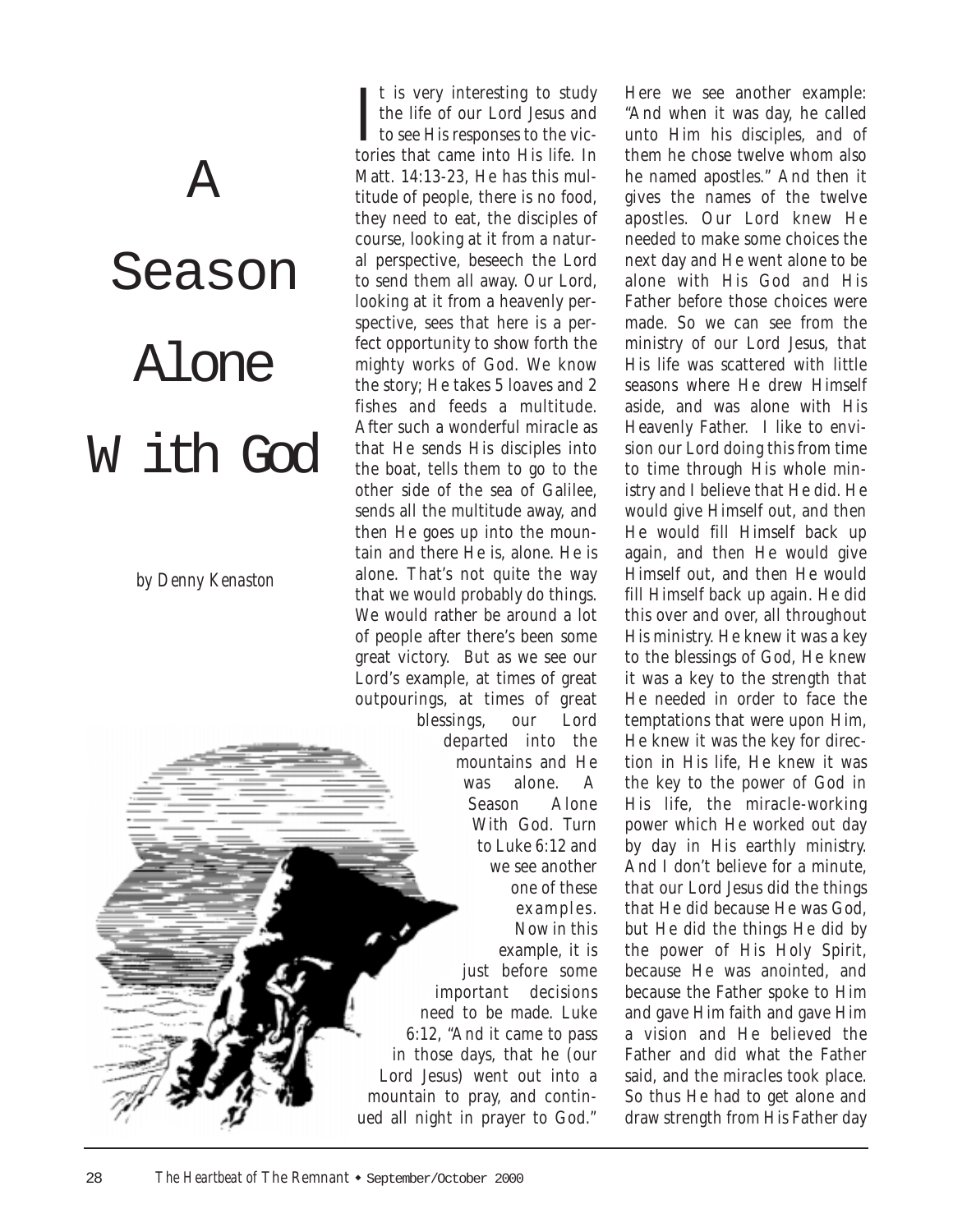by day. And if our Lord Jesus needed to get alone and have seasons with His God, how much more do we need seasons when we get alone with our God and just fill ourselves back up after we've been giving out, and giving out, and giving out.

I believe that many people do not practice this matter of being alone with God simply because they don't have a vision to do it or they have no idea what they would do for a whole day. And maybe that's where you are. You wonder, "What would I ever do?" And maybe you even tried to spend a day alone with God, but it didn't work out for you. Well, I want to give you a little bit of an outline and describe how to spend a day alone with God, and explain some ways that may help you.

It was some years ago now, that two young men from the congregation here sought some counsel from me. They had a Bible School they wanted to go to, and asked what I thought about them going. Their desires were to learn more about God, to learn more about His word, to have God's best for their lives. They asked, "Can we go away to Bible School?" And they suggested a Bible School to me. I investigated the Bible School and it didn't seem to me to be a very good place for them. It was a school with a lot of liberal tendencies, and a lot of lightheartedness among the young people that were there. I told these two young men, "I don't think you need to go there to Bible School, but I'll give you another Bible School that you can go to." And I told these two young men to just find themselves a cabin somewhere and go out to that cabin and spend a week out

there alone with God. And I gave them a little bit of direction, but not a lot. At that point I hadn't really meditated on this subject as much as I have now. But I gave them a little bit of direction as to what they could do, and then sent them on their way and I thought nothing else of it. Well, when Saturday of the following week came around, I was at the church studying and these two young men came in to see me, and they were so excited. They wanted to share with me all the things that had happened to them while they were away for that week. Their whole lives were changed! They came back saying, "We got filled with the Spirit." And I thought to myself, "What a beautiful thing for young men to come back saying." God filled us with His spirit. Now I'm not sure if they got the unction that we read about in the Scripture, but I know this, they had a meeting with God like they had never had before, and they've never been the same because of it. After I sat and listened to these two young men share their experience, I began to mediate further, and I thought to myself, "You know, that needs to be shared with other people." And that's what I want to do now. Let me list a few things that you'll need to know as you are planning to spend some time alone with God.

You need to be well rested when you start. It is no little thing to spend two days alone with God, and if you are tired and you are worn out, you will not be very alert and you may not have very much success. 1

You need to have a place to go where you will not be 2

disturbed. A place where no telephone is ringing, a place where nobody is going to come and distracte you, a place where nobody else is, where you can be alone, completely alone. When you are alone, you'll express your heart to God best. When you are alone, you will think upon your own life more. When you are alone, you will examine your own heart more, than you will if you are around other people.

You need to plan and schedule a specific time to do it. If you don't, it will probably never happen, because we all have so many voices that are always crying to us, telling us what needs to be done. 3

What you need:

A Bible 4

A hymnbook

A notebook (so you can record your thoughts while you are there alone)

A concordance (for study)

A couple stirring devotional books

A couple stirring sermon tapes An alarm clock

An empty stomach (it will make you more alert and open to God's spirit)

- One Day s Schedule -

#### **5:30 am**

Rise and wash and refresh yourself. This is your day to be alone with God, and you want to be wide-awake for it. You are meeting with someone important today, so take a shower and get cleaned up.

#### **6:00 am**

You begin your day. Sing a few hymns and worship your God.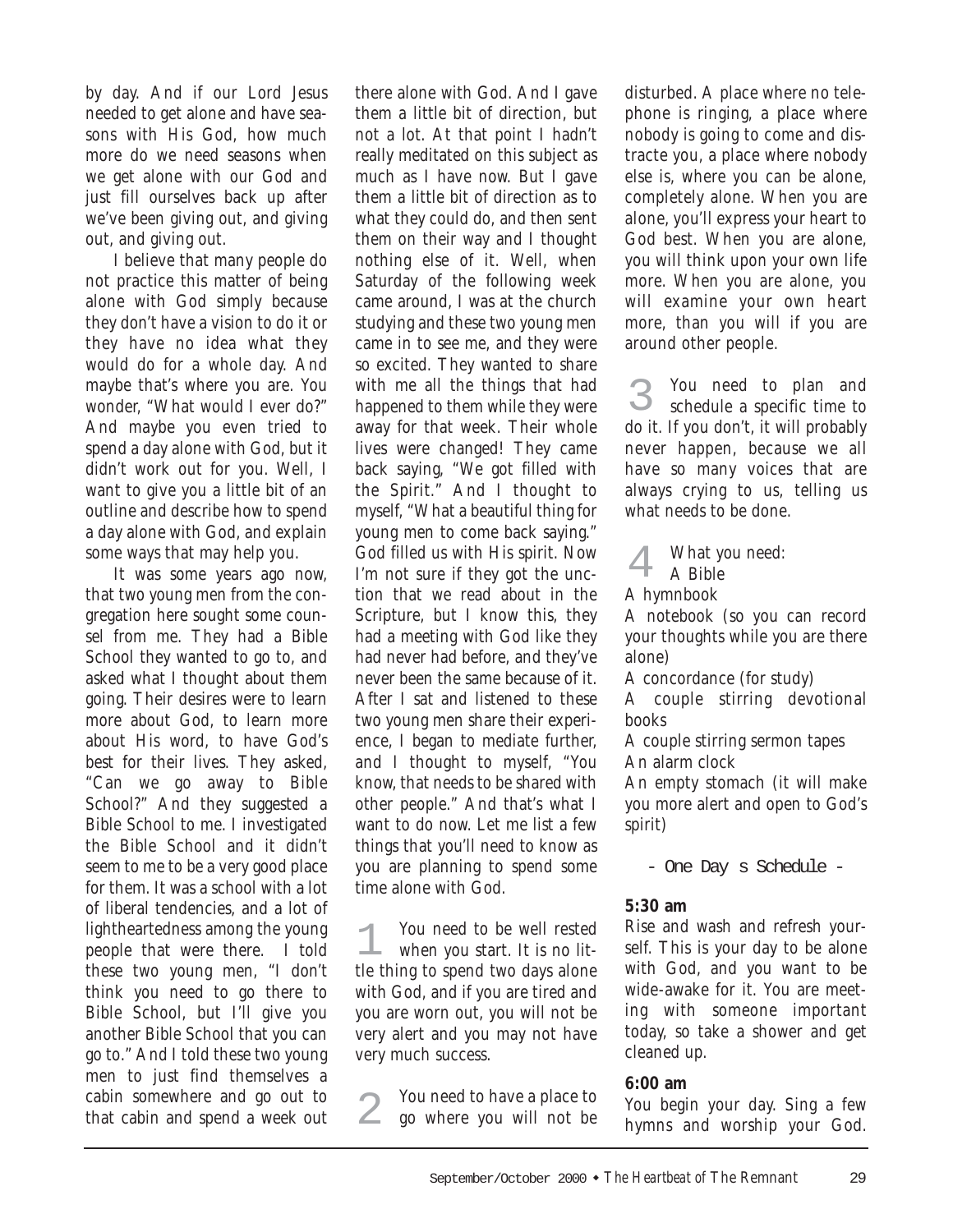You can do this several different ways, but I recommend that you spend the first hour with a songbook in your hand. Sing a song or two, spend some time worshiping God, just tell God how much you love Him, tell Him how wonderful He is to you, praise Him, glorify Him, and then sing a couple more songs, and continue on like this for that first hour.

#### **7:00 am**

Now you take your Bible and you start to read. For this excersize, I would just recommend you read the Bible to be blessed, just feed off of it. A good place to read would be Psalms.

#### **8:00 am**

For this hour, I'd like to recommend that you have a season of earnest prayer. Earnest prayer, an hour of praying outloud, praying for yourself and others. And if you can't stay awake on your knees, then you walk around in that little place that you have chosen to be alone in.

#### **9:00 am**

Get out your devotional book and you are going to spend an hour reading that. And this book is going to stir you; it's going to lift your sights higher, etc.

#### **10:00 am**

Go for a walk with the Lord. Leave the place where you have chosen to be alone and go for a walk with your God. Talk with Him, enjoy His creation, mediate on Him, etc. This is also a bit of a diversion for you.

#### **11:00 am**

Spend this hour in memorization and meditation of the Word of God. Take a section of the Bible and memorize it, and while you memorize, mediate on the section of Scripture you have chosen.

#### **12:00 pm**

For this hour, listen to that stirring sermon tape that you brought along with you. Something that will shake you and bring you to reality with where you are with the Lord.

#### **1:00 pm**

Rest for an hour. Set your alarm clock for 1 hour later and lie down and rest. If you sleep, praise God, but if you don't, you are just going to relax.

#### **2:00 pm**

You are going to start over again with the singing of hymns and worshipping your God. Take some different songs and do that same thing that you did earlier that morning.

#### **3:00 pm**

Turn to you Bible again. This time you are going to read your Bible looking for specific food. Maybe a need, maybe do some study with your concordance, what everyou want, but this is to be study time.

#### **4:00 pm**

Now, you are going to have again a season of earnest prayer for an hour. I don't go for a lot of lists for prayer, but because of the amount of time you have to spend in prayer, you may want to jot yourself a little list of things you can pray about. Another idea would be to take the Lord's prayer and break it down into 6 sections. 10 minutes hallowing His name. 10 minutes praying for the will of God. 10 minutes praying about spiritual food and physical needs in your life. 10 minutes praying about forgiveness and people who oppose you. 10 minutes praying about your needs and temptations. And 10 more minutes of hallowing and praising His name.

#### **5:00 pm**

Take your devotional book again and read for another hour in it.

#### **6:00 pm**

Go for another walk, with the Lord. Not just a regular walk, but a walk with the Lord.

#### **7:00 pm**

Turn back to your scripture memorization and mediation. You'll spend an hour doing this.

#### **8:00 pm**

Listen to another sermon tape, that stirs your very being.

#### **9:00 pm**

Spend this hour in relaxation and mediation over the day and maybe take a sheet of paper and record your day, your thoughts and impressions that you had throughout the day.

#### **10:00 pm**

Go to bed for a sweet night of sleep.

In closing, these are guidelines, not laws of bondage. But I fear that many people, because they have no direction, do nothing. ❏

*This article was transcribed from a message by Denny Kenaston. For a cassette tape of the message, contact:*

> **Charity Gospel Tape Ministry** 59 S. Groffdale Rd. Leola, PA 17540-9533

> > 1-800-227-7902 (717) 656-4479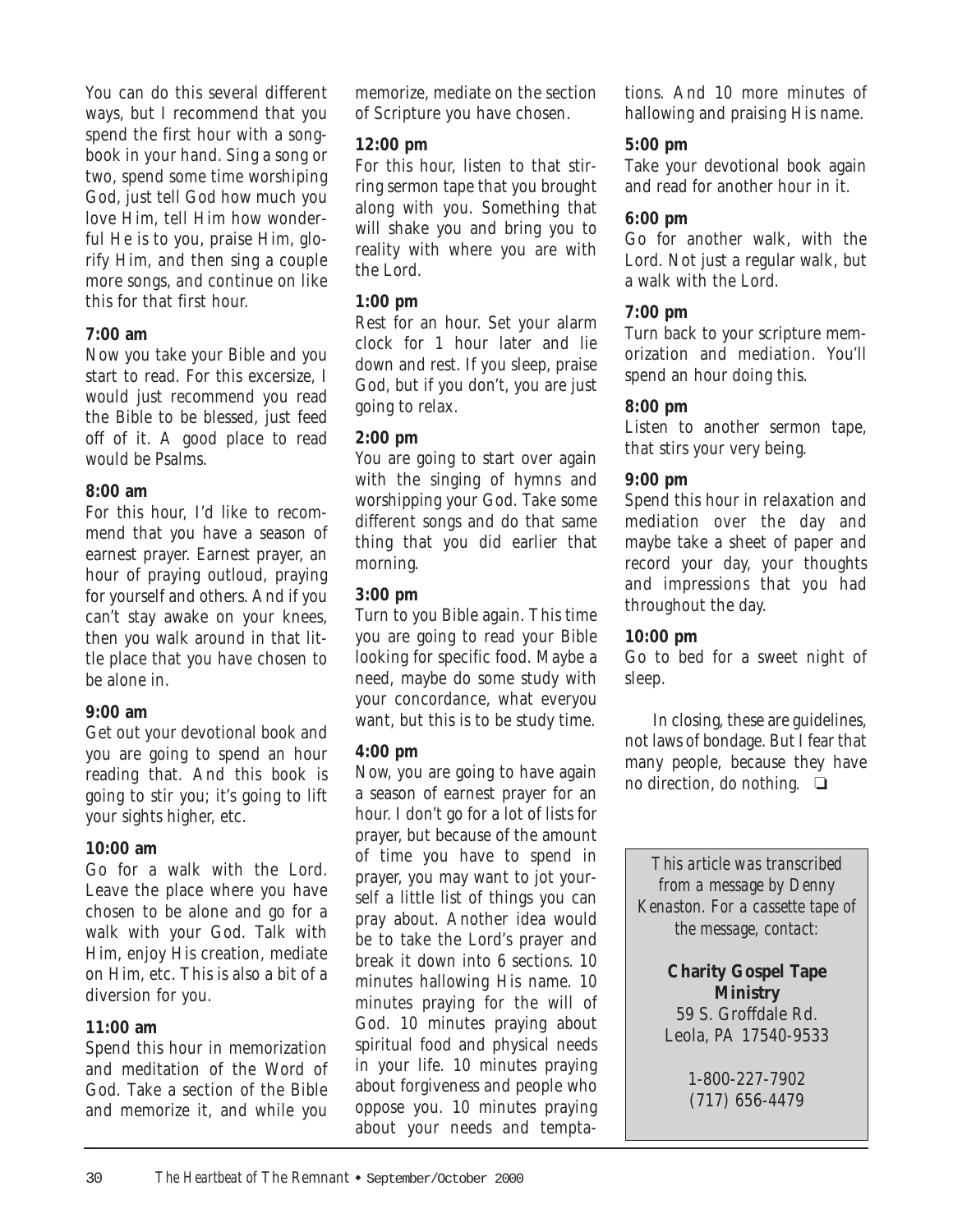

## A Theater for the World!

## *In Bunbonayili, In Bilisinga, or In Baltimore*

*by Daniel Kenaston*

*"....For we are made a spectacle unto the world, and to angels, and to men." 1 Corinthians 4:9b*

*"Having your conversation honest among the Gentiles: that...they may by your good works, which they shall behold, glorify God in the day of visitation." 1 Peter 2:12*

Thave been unable to shake the awesome truth<br>of the above verses and the responsibility that<br>it puts upon us as believers over the last 10<br>days or so since we studied them. Christy and I have been unable to shake the awesome truth of the above verses and the responsibility that days or so since we studied them. Christy and I have been working our way through the writings of Paul to the Corinthians with a specific focus on his attitude toward and instructions relating to ministry. We felt that it would be especially beneficial to us at this beginning stage of ministry in our new area of Bunbonayili. It has been rich in every way so far and has both encouraged and convicted our

hearts as we have studied the way that Paul ministered and his deep grasp of the calling and responsibility of ministry. When we read the verse about being a spectacle, we looked up the word 'spectacle' in the Greek and found it to be *theatron,* the word from which we derive our modern word theatre! Then we found that the Greek word for 'behold' in the second verse carries with it the connotation of inspecting something. Somehow adding these new English words to our understanding of these verses made them come alive in a new way as the word pictures of a theatre and an inspector impressed themselves on our hearts over the next few days. Dear brothers and sisters, as the redeemed of the Lord we are a theatre for the world! We are left in this world to be a place where those who hunger for truth can come and inspect the truth in living form by observing our lives. It is true that not all that watch our lives will have an open heart, and many will turn away from us in derision, so in that way we are a spectacle, an object for scorn and laughter. Yet we continue on, living the life of Jesus on this earth, with the sincere prayer and desire that through viewing our grace-enabled, godly lives those who look on would one day glorify God! I write, dear ones, not out of unbroken success, but out of at least a little glimpse of our responsibility to God and a dying world. I am, through repeated meditation on these verses becoming more aware of my own failure to consistently portray the lovely character of Jesus. My prayer is that together we could somehow grasp the incredible importance that is attached to our everyday lives because of the audience that is constantly watching and studying our conduct, and that we would stand on the theatre of life humbly but boldly, not ashamed of the testimony of Jesus. May we recognize that the world is looking to see whether there is any difference between us and the average man, and if there is a difference, to discover what has changed us. Oh, that God would enable us to live lives that proclaim through both the mundane and the crisis that we have been revolutionized by the love and power of God. Our dear Savior certainly deserves this living tribute to His love and sacrifice on our behalf!

#### In Bunbonayili

As was mentioned in the recent article about our house, we have now settled into our new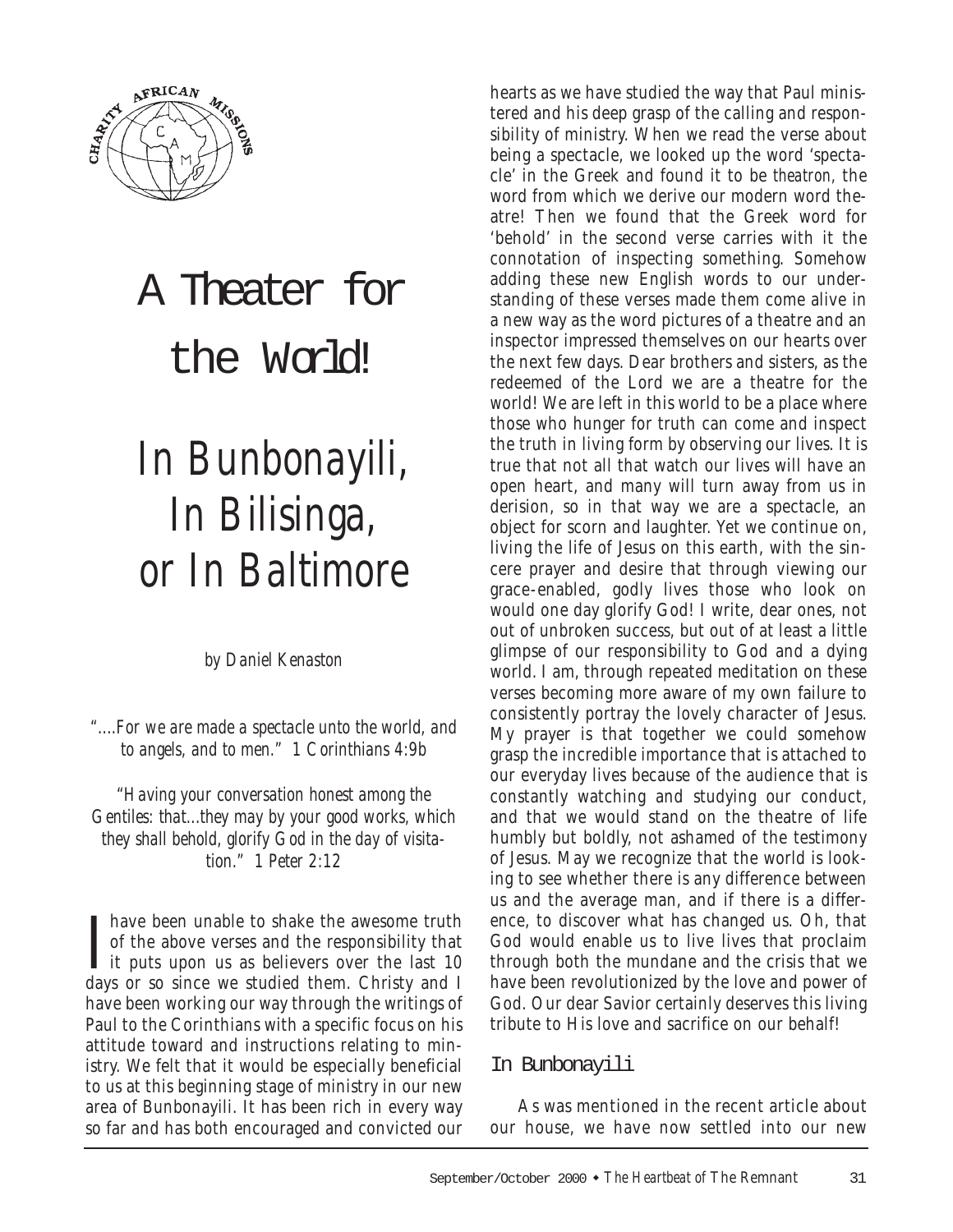home at Bunbonayili. We are enjoying being 'permanent' and knowing that we are among the people that we are called to minister to. For us the move was more than just taking up residence in our new house, as we have looked forward to putting down roots in our relationships with neighbors, etc. in a place where we knew that we could have a long term influence. We were somewhat limited in this during our months at Saboba as we knew that we would be moving on. There is an edge of anticipation in our hearts as we meet our fellow-villagers and wonder if maybe this one will come to the saving knowledge of Jesus. Now that most of our furniture building and other small projects are done we are moving back in to language learning. We are focusing first on review because of our long interval of very little active study while we finished up the house and moved in, then after we get back to our earlier level of proficiency, we will continue to push forward in further study. We look forward to using our practice times to build relationships in the village which will help us to become an accepted part of the community. The people have been very quick to welcome us to their village, begging us that we would settle here with all of our future generations, assuring me that they would gladly give land for all of my sons as they are born! Though many do not seem to grasp the deeper reasons for which we are here among them, we rejoice in their welcome and desire to be a part of them in every way possible. They absolutely delight in hearing us say that we are Konkombas!

As we have looked at our lives during the past week from the perspective of the above verses, we have noted that we have some added opportunities and challenges because of being on a foreign field. Our culture and color are unique here and because of this we are often observed nearly fulltime and the importance of consistent Christ-like responses is magnified by this fact. We have many interested onlookers in everything that we do, and while we recognize that many are largely interested in seeing the way that we do things, that in no way takes away from the fact that we are 'on stage' for their observation not only of our strange mannerisms but also of the spirit we carry and of our responses to difficulties. We are striving to see the continual 'eyes' around us as an opportunity to maximize and not a nuisance to

run from. We desire in a deep way to live, work, and minister in a way that as they inspect every aspect of our lives, nothing that they see would turn them away from the gospel that we preach but rather that our lives would be one of the greatest magnets toward Christ that they have ever encountered. We desire your support in prayer in this strategically important part of our work here.

#### In Bilisinga

Another ministry and avenue of blessing that has opened up for us because of our move to Bunbonayili has been the church at Bilisinga and the work in surrounding villages. This work was begun by Brother Mel and continued by Brother Daryl until recently when it was handed over to me because of us being closer now—and to help relieve the heavy workload that Daryl is carrying while Mel and his wife are on furlough. A fuller account of the history and a more detailed description of the work in Bilisinga will have to wait until the next article which should come out in about a month, but I wanted to share a bit of the blessing that we experienced assisting in and performing a baptism there recently. The work in the Bilisinga area has largely been carried out by the national brothers because of the distance from Gushiegu and time constraints on the missionaries stationed there. This has turned out to be a real blessing to the church as they have been forced to mature quickly into both witnesses to their people and leaders in the church. This has resulted in several of them being the ones who led their wives to the Lord, and one of the greatest blessings of the baptism was to stand in the water with one of my dear Konkomba brothers as we baptized his own wife and mother, his children in the faith!! Praise God!

One of the most encouraging aspects of the work in Bilisinga is the growing testimony that the church has among the local villagers. As the applicants were visited in their homes to hear their testimonies prior to baptism, their neighbors also crowded around to see what was going on. The testimony of their changed lives was confirmed by the onlookers who affirmed a noted change in the person's life! Any fault or sin that the person was still struggling with was also mentioned, and it was very clear that the lives of the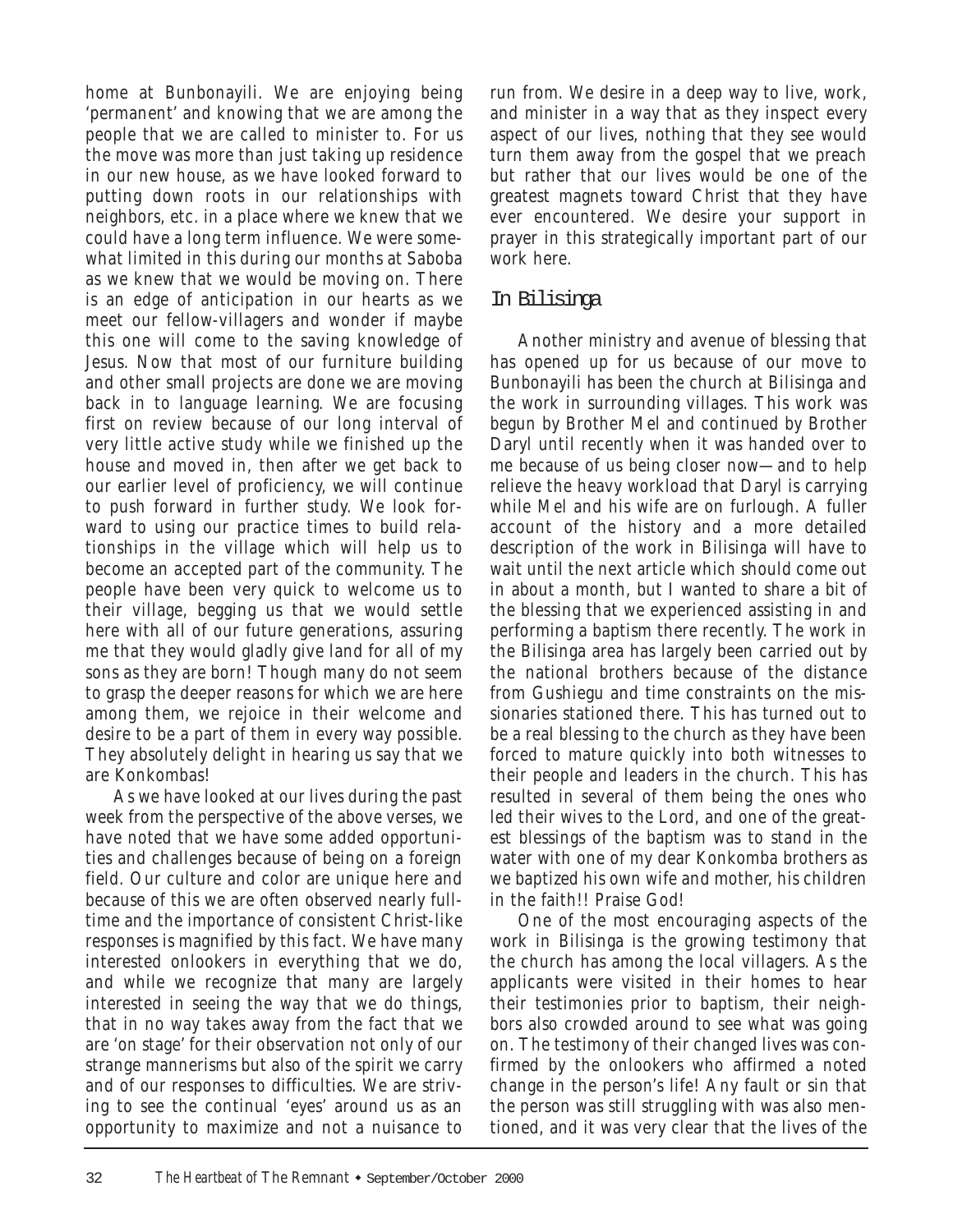members of this young church are being subjected to much scrutiny. The local people know that there is a difference in their lives and in a setting like this where so little of the gospel has ever penetrated, we rejoice in the clear lines that are being drawn.

In yet another application to the thought of being a theater to the world, I think back to the baptism in the small dam where the village collects its water. The dam was only half-full so the sides of it formed a natural 'theatre' for the church and onlookers who came to observe this unusual sight, the first baptism that they had ever seen. This natural theatre signified the spiritual one that was in use as the neighbors observed this

In closing, my thoughts turn to all of you there, and I can not help but think of how the theater concept applies to your lives. I know that for many of you, your decision to follow Christ no matter what has removed you from the cultural norms of American society, and because of this you may oftentimes feel like you are 'on stage' wherever you go. I had to think of the youth group from my home church (Charity) as they occasionally go down to Baltimore to witness on the streets. The thought of our pure, modest,

young ladies and strong, godly, young men walking down the streets of that ungodly city, being and representing the exact opposite of all that the city is, brings to mind the thought of a parade. Indeed, many would think that is what they are. But, in reality they are a theatre before a godless world, and as they walk and witness, those hungry for light are drawn to the beauty of Christ in them!

#### A Theater for the World!

As I've thought of all of this in relation to the verses at the beginning of this article, I realized again that whether through normal missionary

holy and beautiful scene and noted the joy and yet solemn attitude in which these fellow tribesmen sealed their faith in baptism. May God preserve a holy testimony among these vill a g e s through the blameless lives of these believers.

In Baltimore



living at Bunbonyaili, a national church baptism at Bilisinga, or godly young people on the streets of Baltimore, God's people are a spectacle, a theater of observation for the world lost in darkness and sin. Oh that we would, in our various areas of influence, be a fitting

testimony to God's grace in our lives! My prayer is that these thoughts would challenge and encourage you in the way that they have me and that maybe because of our meditations, our "conversation among the Gentiles" would be more pure and holy, more fitting of the name that we bear here in Africa and that you carry there in America, Christians!!

*On stage for God in Ghana, Daniel & Christy*

#### $\Box$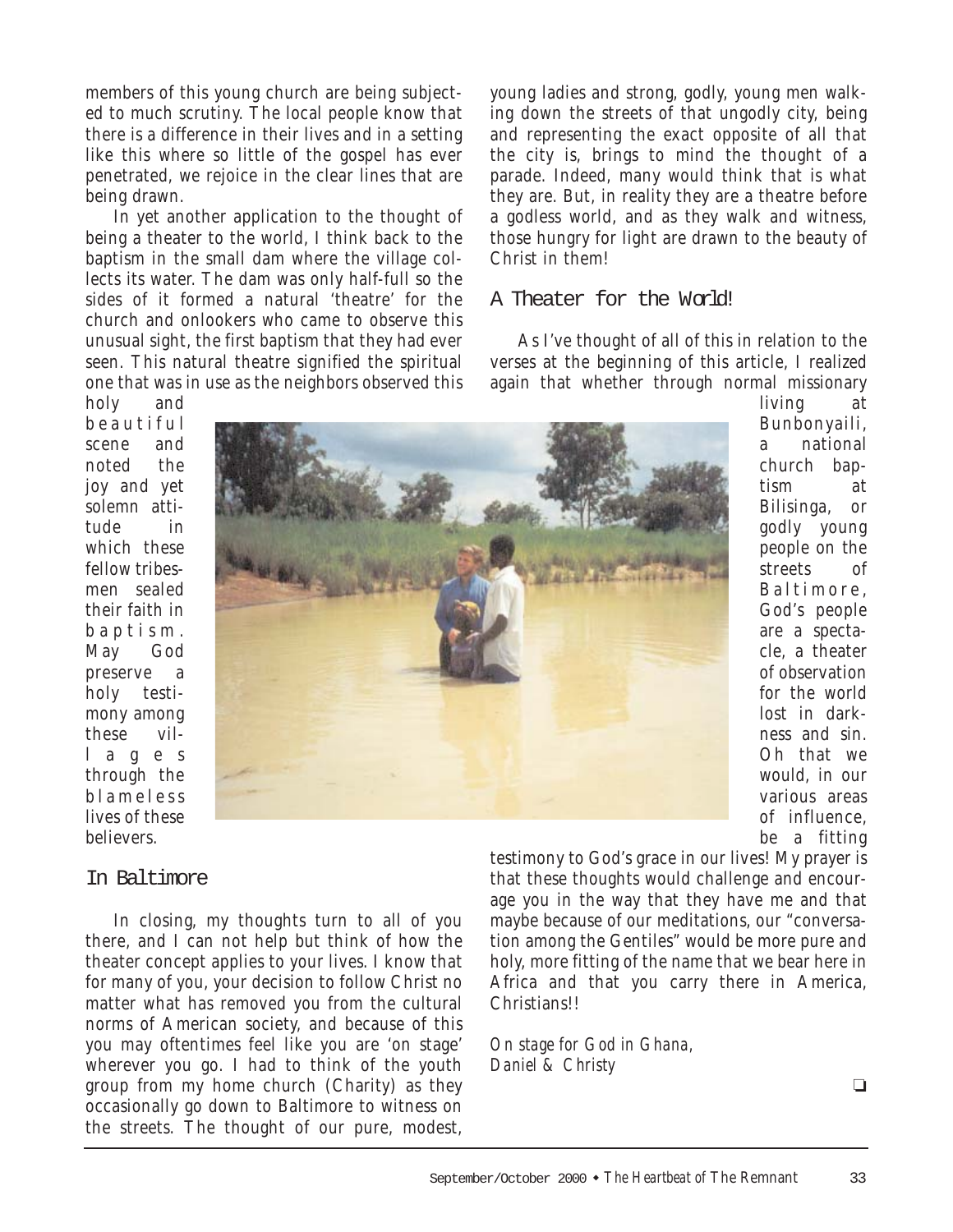



by Ross Ulrich

*"Blessed be the Lord, who daily loadeth us with benefits, even the God of our salvation. Selah." Psalm 68:19.*

Yes, this is the cry of our<br>hearts, our testimony, as<br>we serve the Lord Jesus hearts, our testimony, as we serve the Lord Jesus here in Iture.

#### Special Visitors

Monday, August 14th, found most of my family and myself bouncing up the pot hole-pitted road to Accra. But none of us seemed to mind the rough ride too much, because this time we were going to pick up "Grandpa and Grandma" at the airport. Glenn and Doris Martin, Cynthia's parents from Hagerstown, MD, came to spend 3 weeks with us, and what a precious time we've spent together—catching up on all the family news, sharing hearts and praying together, playing games and laughing together, and doing God's work together. It is an unfathomable blessing to have parents who encourage and bless us in serving Christ. These 3 weeks are ending much too quickly. My prayer is that all of us will follow Christ faithfully to the end, then we can spend eternity together with Jesus and all God's family where we never need to part! Hallelujah!

#### Opportunities to Exercise Patience

Our communication woes are still unsolved. Our phone service here has been quite unreliable, and none at all again for the

past week and a half. We can go to Cape Coast nearby and call out, but others cannot contact us. The phone company has been working on the problems, but the saying still is "Ebia Okyena" (Maybe tomorrow). Our computer is limping along at maybe 60 - 70% working order, and our email supplier has an equipment malfunction, which makes emailing very difficult. Bro. Steves are bringing along another computer when they return from furlough next week, and we pray for a speedy solution to the other problems, and for patience in the meanwhile. Praise God, there is never any malfunction of His communication service!

#### Opportunities to Love

Rastafarianism is a religion that originated among the blacks in Jamaica. They claim to believe in Jesus, but claim He was a black man and a rasta man (rastafarian). The serious ones take a vow and let their hair grow into long, matted locks which they often cover with a huge knitted cap. They hail Haile Selassie, former emperor of Ethiopia, as their messiah. They believe they are spiritual Jews, that Africa is their Promised Land, and that the blacks scattered by slavery are the diaspora which should return or at least unite for the sake of the "Promised Land". This religion has a powerful appeal for black unification and carries an antiwhite attitude, which seems to be growing stronger here in Ghana. This religion is gaining ground here, especially among the youth, through the influence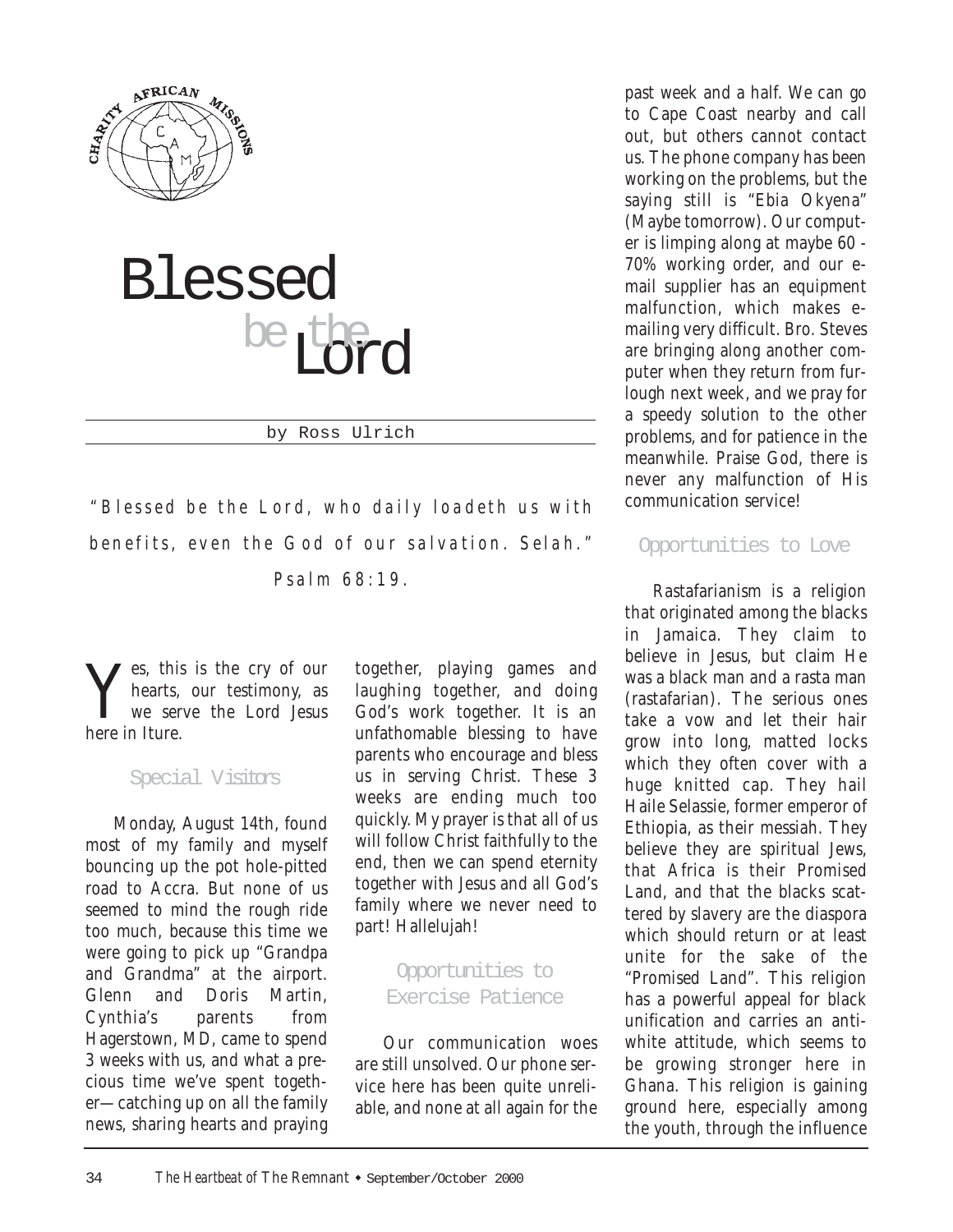of music. Rasta songs are constantly played on the radio. Our neighborhood here at Iture has at least 4 households of black American immigrants, and most of them seem to carry anti-white feelings. This gives us opportunities to love our enemies. Several weeks ago one of them, a big husky man, confronted our son Michael as he was walking down the road with a friend. The man asked him, "What are you doing here? I don't like you! In fact, I hate you!" In another incident, just yesterday some of the children went with Grandma to play at the beach, until several of the children noticed some stones landing in the water and on the sand around them. They looked around and saw several men throwing the stones from the black American's place. I was not home at the time, so Michael went to enquire the meaning of it all, and was told, "You were spoiling our view." (i.e. "We don't like to see you on our beach.") We are praying for their salvation, and desire opportunities to heap coals of fire on their heads.

#### Bound by Satan

Last month a woman who seemed to be a bit crazy came around the mission house. She didn't seem to be as far off as many who meander through the streets. We gave her some food and showed her some kindness. She hung around for a week or two, and we had several conversations with her, though at times her talk seemed confused. Finally, we decided we need to either help her or send her on her way, so Cynthia and I sat down and started asking more questions. She was obviously being used by demonic spirits, of which she named 3 or 4. We tried for several hours to deliver her through the power of our risen Lord Jesus, but with no visible effect. Was our faith weak, or was she unwilling? It seemed we could get her so far, but no farther. There were things she would not confess for fear of retribution from the demonic spirits controlling her. Lord, increase our faith and help us to put on all the armor You provide, "for we wrestle not against flesh and blood, but against principalities, against powers, against the rulers of the darkness of this world, against spiritual wickedness in high places."

#### Indigenous Outreach

It is a great thrill to the missionary's heart to see young Christians whom he has led to the Lord and nurtured, reaching out with the gospel to those around them. The church at Wawase, on their own initiative, began pre-dawn prayer meetings 3 mornings a week for revival. Now they are holding a 3-day evangelistic crusade in Jukwa, planned and executed almost entirely on their own. The church here at Iture also is planning an evangelistic crusade in the adjoining village of Abakam. Our hearts rejoice to see their excitement to share Christ individually and collectively, yet we feel the burden of nurturing them and counselling them.

#### Prayer Needs

I feel acutely my weakness and failure as I try to be a pastor, business manager, and mission administrator all at the same time. I know I have failed, especially in the areas of visitation and in waiting on God for Heaven-breathed sermons. Pray that I wouldn't allow secondary matters to cloud our real purpose for being here. Pray that we will maintain a hot devotional life with the Lord. Also, Steve Clarks plan to return to Ghana on Monday. Lord willing, they will spend about a week here at Iture, then go to live at Tamale in the Northern Region for 5-6 weeks. Sis. Debbie Clark is a midwife and plans to deliver Paul and Susanna's expected baby before they return to Iture approximately mid-October. Pray that God will guide us to know where our family should live after that. The Mission Board is recommending that I don't take an active role in planting a new church, but be more free to move among the churches as administrator. Also pray for the approval of more immigrant quotas and work permits which we've recently applied for, and also that God will provide and select two good used vehicles for us, to replace two that need to be retired. God bless all of you who support this work in prayer and finances, and in other ways.

*Needing Jesus more than ever, Ross, for the Ulrichs*